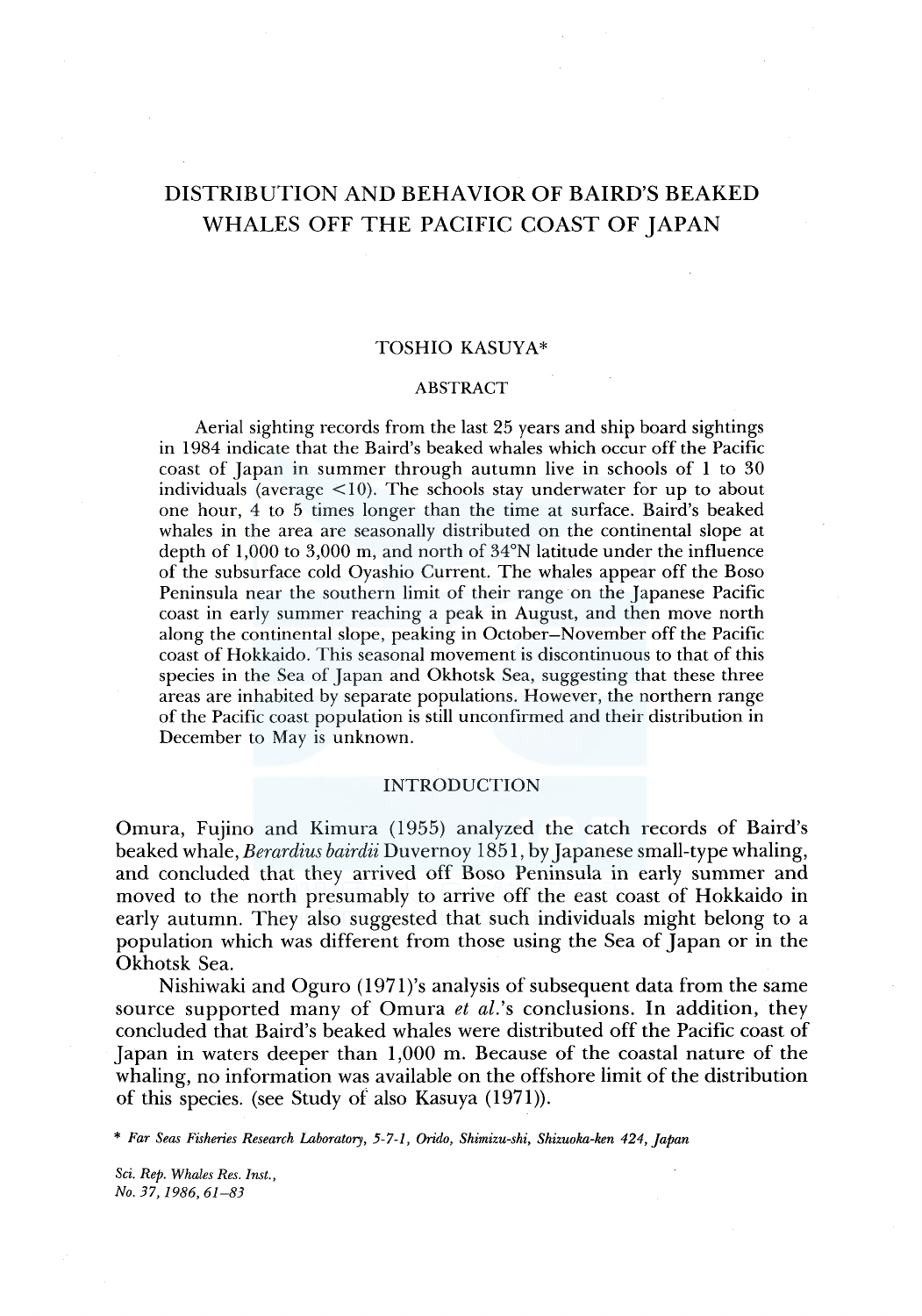Ohsumi ( 1983) analyzed sighting records collected by scouting vessels of the Japanese factory ship whaling fleets and by research vessels chartered by the Japan Fisheries Agency, and concluded that the distribution of Baird's beaked whales off the Pacific coast of Japan extended to offshore waters. His data were later reanalyzed by Kasuya and Ohsumi (1984) who were unable to reinforce this conclusion because sightings in offshore water were scarce and because they observed an area of low density between coastal and offshore high density areas.

The present study analyzes the distribution and migration of Baird's beaked whales off the Pacific coast of Japan using the results of sighting cruises conducted in the summer of 1984 plus aerial sighting records accumulated over 25 years by Fishery Aviation Co. Ltd.

#### MATERIALS AND METHODS

#### *Aerial sightings*

Aerial sightings records of marine mammals were provided by Fishery Aviation Co. Ltd. The records were accumulated during chartered flights to make oceanographic observations (e.g. water temperature, marine pollutant, red tide and floating algae) or to search for fish schools in order to provide information for purse seiners. The data cover the period from April 1959 to December 1983. Information from this series collected before April 1970 was also used by Kasuya (1971).

Observation was conducted at an altitude of 500 m along track lines that were arranged by the person who chartered the flight to scan his objective area. The observers (usually the Fishery Aviation Company personnel) were allowed to diverge from the predetermined track line or to descend for occasional observation or for photography of their sightings. In principle the area was searched using transect of infinite width, but the distribution of observers effort probably changed depending on the main objective of each

| Year        | Type of Aircraft*   | Engine           | Sighting<br>speed | Cruising<br>distance |  |
|-------------|---------------------|------------------|-------------------|----------------------|--|
| $1953 - 58$ | Piper Tripacer PA22 | 135Hp            | 95kt              | 4.5 hours            |  |
| 1958-'64    | Cessna 175          | 175Hp            | 100kt             | 7.5 hours            |  |
| $1965 - 79$ | Cessna 182 Skylane  | 230Hp            | 105 <sub>kt</sub> | 7.5 hours            |  |
| 1979-'82    | Cessna 182 Skylane  | 230Hp            | 105kt             | 7.5 hours            |  |
|             | Aero Commander 680F | $380Hp \times 2$ | 140kt             | 7.5 hours            |  |
| $1982 - 83$ | Cessna 182 Skylane  | 230Hp            | 105kt             | 7.5 hours            |  |
|             | Cessna U206G        | 300Hp            | 120kt             | $9.0$ hours          |  |
|             | Aero Commander 680F | $380Hp \times 2$ | 140kt             | 8.0 hours            |  |

TABLE l. LIST OF AIRCRAFTS THAT COLLECTED AERIAL SIGHTING RECORDS OF BAIRD'S BEAKED WHALES FOR THE PRESENT STUDY

\* All high wing type.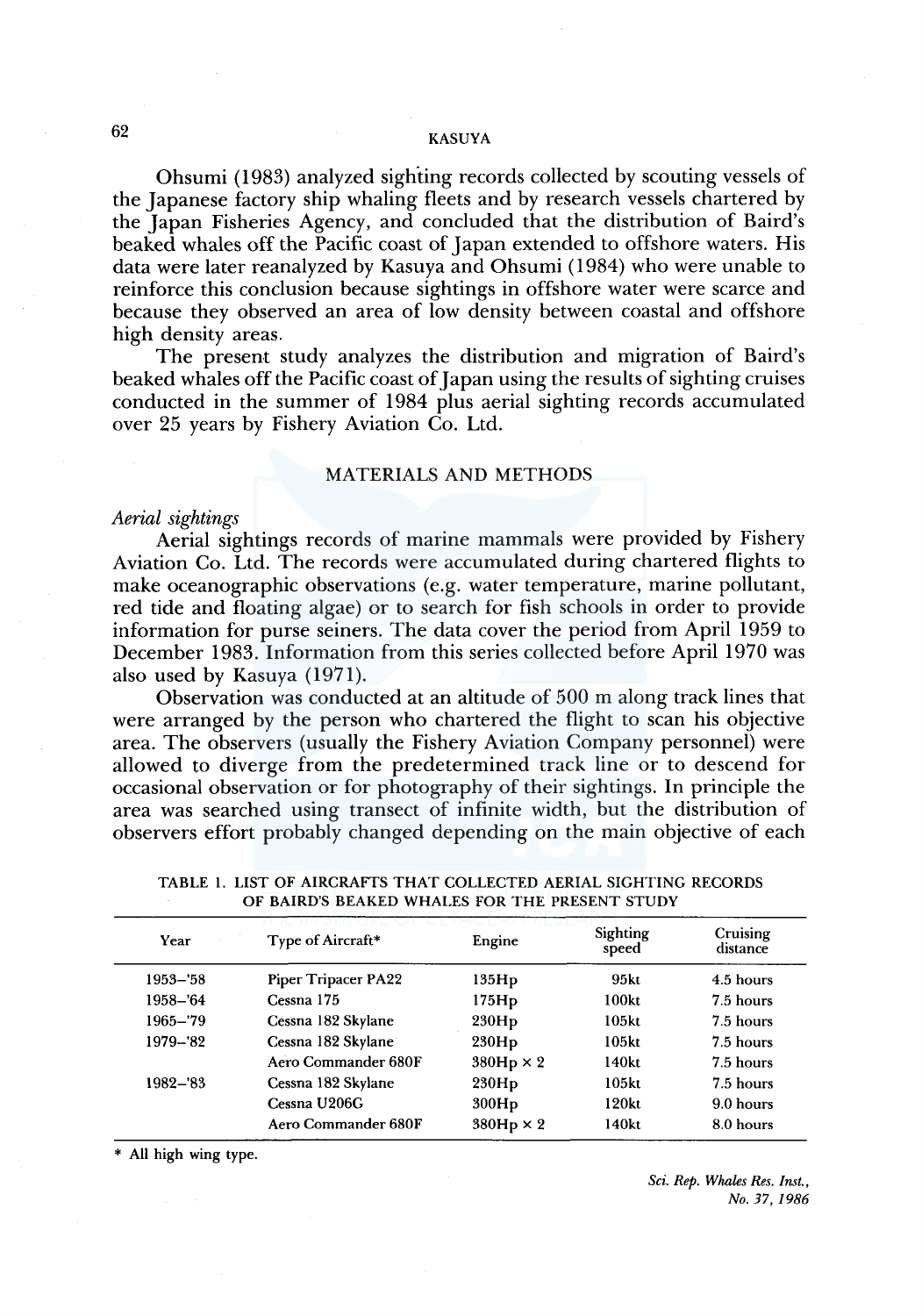

Fig. 1. Geographical areas used in the analysis of the aerial sighting data collected between April 1959 to December 1983.

flight and type of the aircraft used.

There were considerable changes over the years in the size, cruising speed, and range of the aircraft used as detailed in Table 1. In 1965 large engined aircraft was introduced, then in 1979 the company obtained a twinengined aircraft. These changes resulted in the expansion of the survey area and increased survey effort in offshore waters (Fig. 3).

The number of observers was usually two (pilot and navigator) for single-engine air-craft, and three (pilot, navigator and engineer) for twinengine aircraft. The view from the front was superior in the latter. Before 1981, both observers in the single-engine aircraft sat in the port seats, causing an unbalanced search effort. Since 1981, however, an observer was located on each side of the single-engine aircraft. In the twin-engine aircraft (used since 1979), the pilot searched front and port side, the engineer front and starboard side, and navigator the starboard side only.

These changes in aircraft and sighting technique, and search area affected sighting efficiency making it impossible to use these sighting records to monitor changes in the relative density of Baird's beaked whales. However,. they provide useful information on distribution. The 25 years of aerial sighting data were stratified by geographical area (Fig. 1) and month. Data collected by observers in single- and twin-engine aircraft were separated in Table 2, but were combined in the later analyses.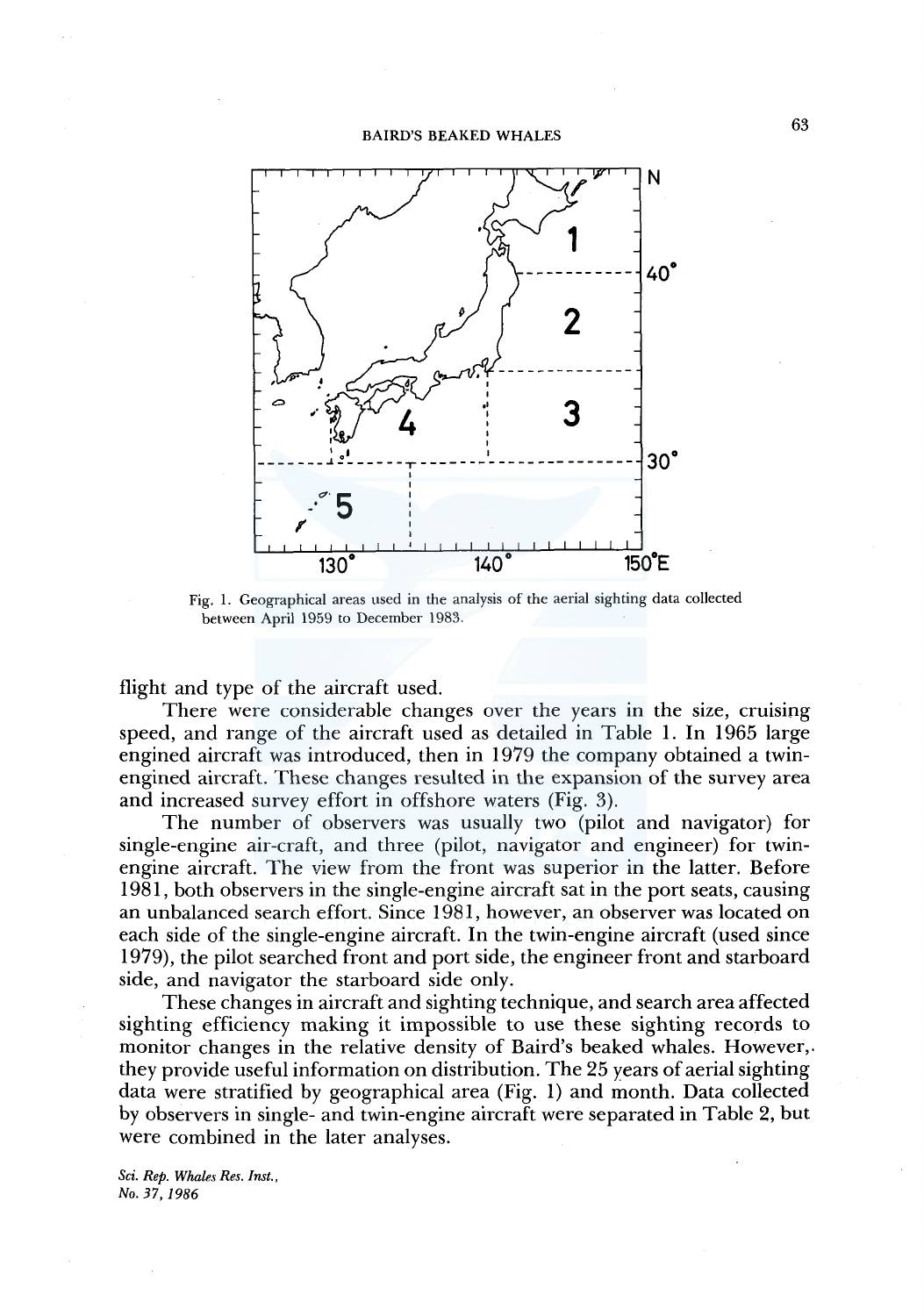| Division 1                                                               | Jan.        | Feb.                     | Mar.      | Apr. | May                 | June                  | July                                         | Aug.                         | Sep.                                                | Oct.              | Nov.          | Dec.    | Total                                                                            |
|--------------------------------------------------------------------------|-------------|--------------------------|-----------|------|---------------------|-----------------------|----------------------------------------------|------------------------------|-----------------------------------------------------|-------------------|---------------|---------|----------------------------------------------------------------------------------|
| 1959-'63 (single-engined plane)<br>NM flown<br>No. schools<br>No. whales |             |                          |           |      | 94                  |                       | 77                                           | $\overline{2}$<br>10         | 1,845 4,808 3,389<br>3<br>22                        | 6<br>27           | 598           |         | 10,811<br>П<br>59                                                                |
| 1964-'68 (single-engined plane)<br>NM flown<br>No. schools<br>No. whales |             |                          |           | 106  | 717                 | 63                    |                                              |                              | 1,083 7,812 4,000<br>3<br>6                         | ı<br>6            | $\equiv$      |         | 13,781<br>4<br>12                                                                |
| 1969–'73 (single-engined plane)<br>NM flown<br>No. schools<br>No. whales | 29          |                          |           |      |                     |                       | 317                                          | 1<br>$\overline{\mathbf{4}}$ | 2,720 8,013 6,708<br>4<br>24                        | 3<br>20           | 37            |         | 17,824<br>8<br>48                                                                |
| 1974-'78 (single-engined plane)<br>NM flown<br>No. schools<br>No. whales |             |                          |           |      |                     | 112                   |                                              |                              | 315 3,202 5,866 3,794 3,159<br>$\overline{2}$<br>40 |                   | 1<br>10       |         | 16,448<br>3<br>50                                                                |
| 1979-'83 (single-engined plane)<br>NM flown<br>No. schools<br>No. whales |             |                          | 171       |      |                     | 137                   |                                              |                              | 555 4,786<br>2<br>9                                 | 1,272             | 858<br>1<br>8 | 61      | 7,840<br>3<br>17                                                                 |
| 1979-'83 (twin-engined plane)<br>NM flown<br>No. schools<br>No. whales   |             |                          |           |      | 105                 | 25                    |                                              | 128 2,223 6,591              | 1<br>4                                              | 398               |               |         | 9,470<br>1<br>4                                                                  |
| Division 2<br>1959–'63 (single-engined plane)<br>NM flown<br>No. schools | 210         | $\overline{\phantom{m}}$ |           |      | 1                   | 4                     | 17                                           | 9                            | 5                                                   |                   | 1             |         | 651 1,035 2,956 4,610 5,476 4,679 2,738 4,568 8,458 1,040 36,421<br>37           |
| No. whales<br>1964-'68 (single-engined plane)<br>NM flown                | 1.865 1.615 |                          | 387       |      | $\boldsymbol{2}$    | 12                    | 86                                           | 40                           | 20                                                  |                   | 6             |         | 166<br>383 5,256 4,270 3,497 2,532 5,695 7,168 11,569 5,310 49,547               |
| No. schools<br>No. whales<br>1969-'73 (single-engined plane)             |             |                          |           |      | 1<br>$\overline{2}$ | ı<br>$\overline{2}$   | 11<br>42                                     | 3<br>16                      | 10<br>61                                            | 3<br>14           | 5<br>15       | 1<br>1  | 35<br>153                                                                        |
| NM flown<br>No. schools<br>No. whales                                    | 1.367       | 730                      | 233       |      |                     | 3<br>9                | 5<br>53                                      | 4<br>16                      | 308 1,106 8,348 4,025 4,904 6,491 5,713             | 2<br>5            | 1<br>4        | 1<br>13 | 3,779 2,233 39,237<br>16<br>100                                                  |
| 1974–'78 (single-engined plane)<br>NM flown<br>No. schools<br>No. whales |             |                          |           |      |                     | ı<br>12               |                                              |                              |                                                     |                   |               |         | $-1,560$ 1,123 1,785 2,298 1,331 2,219 2,156 2,242 4,342 1,679 20,735<br>1<br>12 |
| 1979-'83 (single-engined plane)<br>NM flown<br>No. schools<br>No. whales | 524         |                          | 408 1,911 |      |                     | 571 5,599 1,066 1,180 |                                              | 957<br>6<br>62               | 3<br>10                                             | 2,436 4,524 4,825 |               |         | 356 24,357<br>9<br>72                                                            |
| 1979-'83 (twin-engined plane)<br>NM flown<br>No. schools<br>No. whales   |             | −.                       | 2,201     |      |                     | 1<br>3                | 101 7,419 6,379 5,140 4,797 4,539<br>7<br>75 | 3<br>16                      |                                                     | 677               |               |         | 31.253<br>11<br>94                                                               |

## TABLE 2. AERIAL SIGHTING RECORDS OF BAIRD'S BEAKED WHALES BY MONTH, DIVISION AND YEAR

(Continued)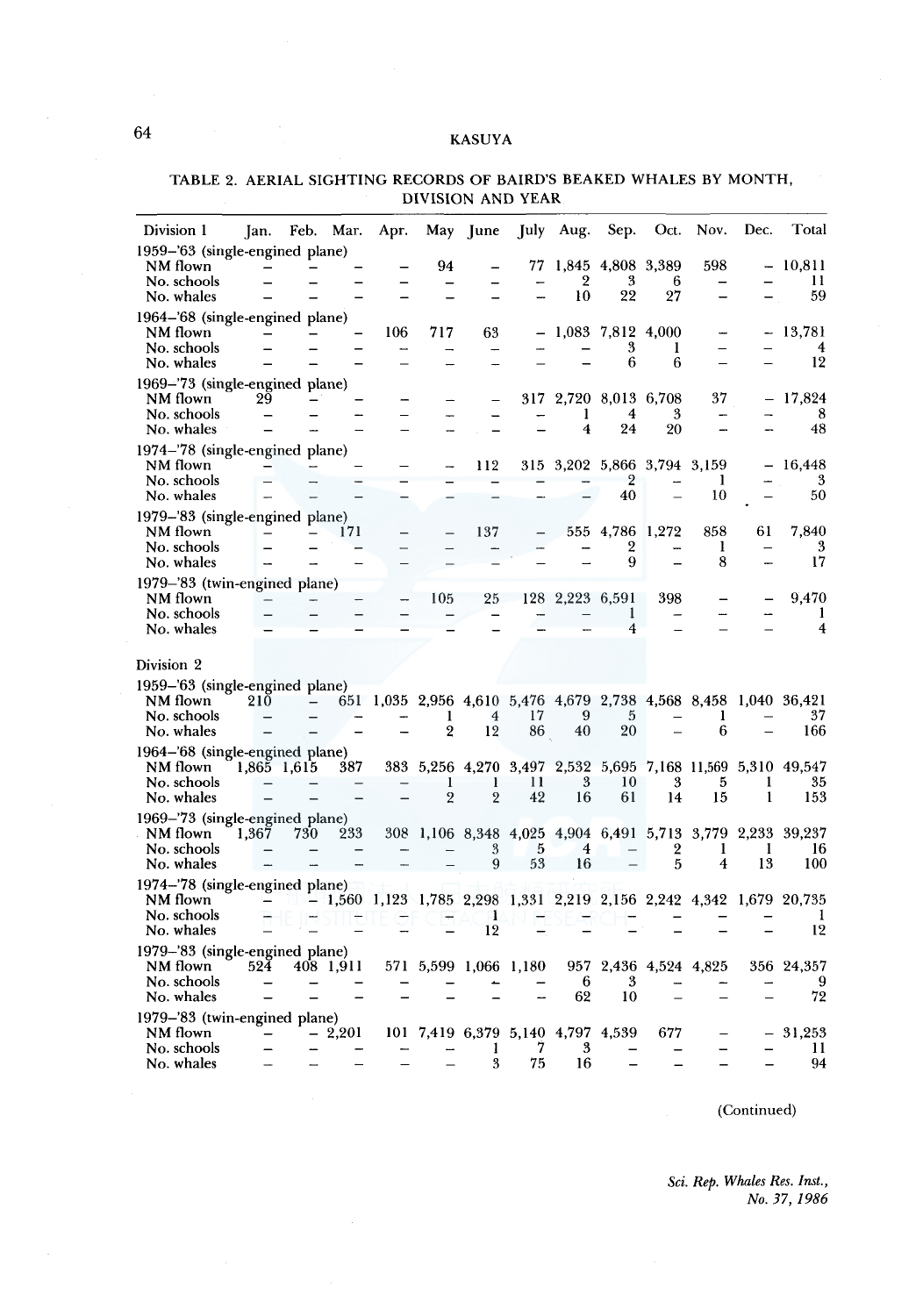## TABLE 2. (Continued)

| Division 3                                                                        |          |     |                                 |           |                   |                             |                                  |     |       |     |     |                                                     |
|-----------------------------------------------------------------------------------|----------|-----|---------------------------------|-----------|-------------------|-----------------------------|----------------------------------|-----|-------|-----|-----|-----------------------------------------------------|
| 1959–'63 (single-engined plane)<br>NM flown<br>No. whales                         |          | 75  | 185                             |           |                   |                             |                                  |     |       | 125 |     | 385                                                 |
| 1964–'68 (single-engined plane)<br>NM flown<br>1,460<br>No. whales                | 547      | 462 |                                 | 662 1,447 | $\qquad \qquad -$ | 326                         | 783                              | 399 |       |     |     | 508 1,497 2,167 10,260                              |
| 1969-'73 (single-engined plane)<br>NM flown<br>177<br>No. schools<br>No. whales   | 48       | 82  | 718                             | 1,128     | 488               | 379<br>3<br>15              | 624                              | 77  | 438   | 207 | 32  | 4,398<br>3<br>15                                    |
| 1974-'78 (single-engined plane)<br>NM flown<br>158<br>No. schools<br>No. whales   | 124      |     | 541 1,109 2,761                 |           |                   | 460<br>$\overline{2}$<br>40 | 42                               | 292 | 165   | 81  | 395 | 6.128<br>2<br>40                                    |
| 1979-'83 (single-engined plane)<br>NM flown<br>248<br>No. schools<br>No. whales   | 257      | 140 |                                 | 26 3,000  |                   | 625                         | 532<br>3<br>9                    |     |       |     |     | 4,828<br>3<br>9                                     |
| 1979-'83 (twin-engined plane)<br>NM flown<br>No. whales                           | 232      |     | 660 1,525 3,391                 |           | 699               | 108                         |                                  |     |       |     |     | 6,615                                               |
| Division 4                                                                        |          |     |                                 |           |                   |                             |                                  |     |       |     |     |                                                     |
| 1959-'63 (single-engined plane)<br>NM flown<br>No. whales                         |          | 220 |                                 |           |                   |                             |                                  |     |       | 98  |     | 318                                                 |
| 1964–'68 (single-engined plane)<br>NM flown<br>380<br>No. schools<br>No. whales   | 300      | 310 |                                 | 721 1.000 |                   |                             | 488 2,200<br>1<br>$\overline{2}$ |     |       |     |     | 371 1,845 1,771 1,186 10,572<br>1<br>$\overline{2}$ |
| 1969–'73 (single-engined plane)<br>NM flown<br>No. whales                         |          |     | 2,444 4,833 7,134 6,012 10,346  |           |                   | 645 1,069                   | 574                              |     |       |     |     | 964 2,937 2,814 3,154 42,926                        |
| 1974–'78 (single-engined plane)<br>NM flown<br>No. whales                         |          |     | 1,319 3,327 7,861 12,497 9,799  |           |                   | 1,690                       | 782                              |     |       |     |     | 749 2,142 3,350 3,778 47,294                        |
| 1979-'83 (single-engined plane)<br>NM flown<br>1.740<br>No. schools<br>No. whales |          |     | 595 3,560 10,933 8,462          |           |                   | 573<br>1<br>15              | 962                              | -   | 5,147 | 821 | 617 | 33.410<br>1<br>15                                   |
| 1979-'83 (twin-engined plane)<br>NM flown<br>No. whales                           | $-2,804$ |     | 663 2,793 2,582                 |           | 51                |                             |                                  |     |       |     |     | 8,893                                               |
| Division 5                                                                        |          |     |                                 |           |                   |                             |                                  |     |       |     |     |                                                     |
| 1959-'83 (single- and twin-engined planes)<br>NM flown<br>No. whales              |          |     | 3,938 14,395 19,963 3,847 2,020 |           |                   |                             | 48 1,096                         |     |       | 384 |     | 130 45,821                                          |

*Sci. Rep. Whales Res. Inst., No. 37, 1986* 

 $\bar{z}$ 

 $\sim$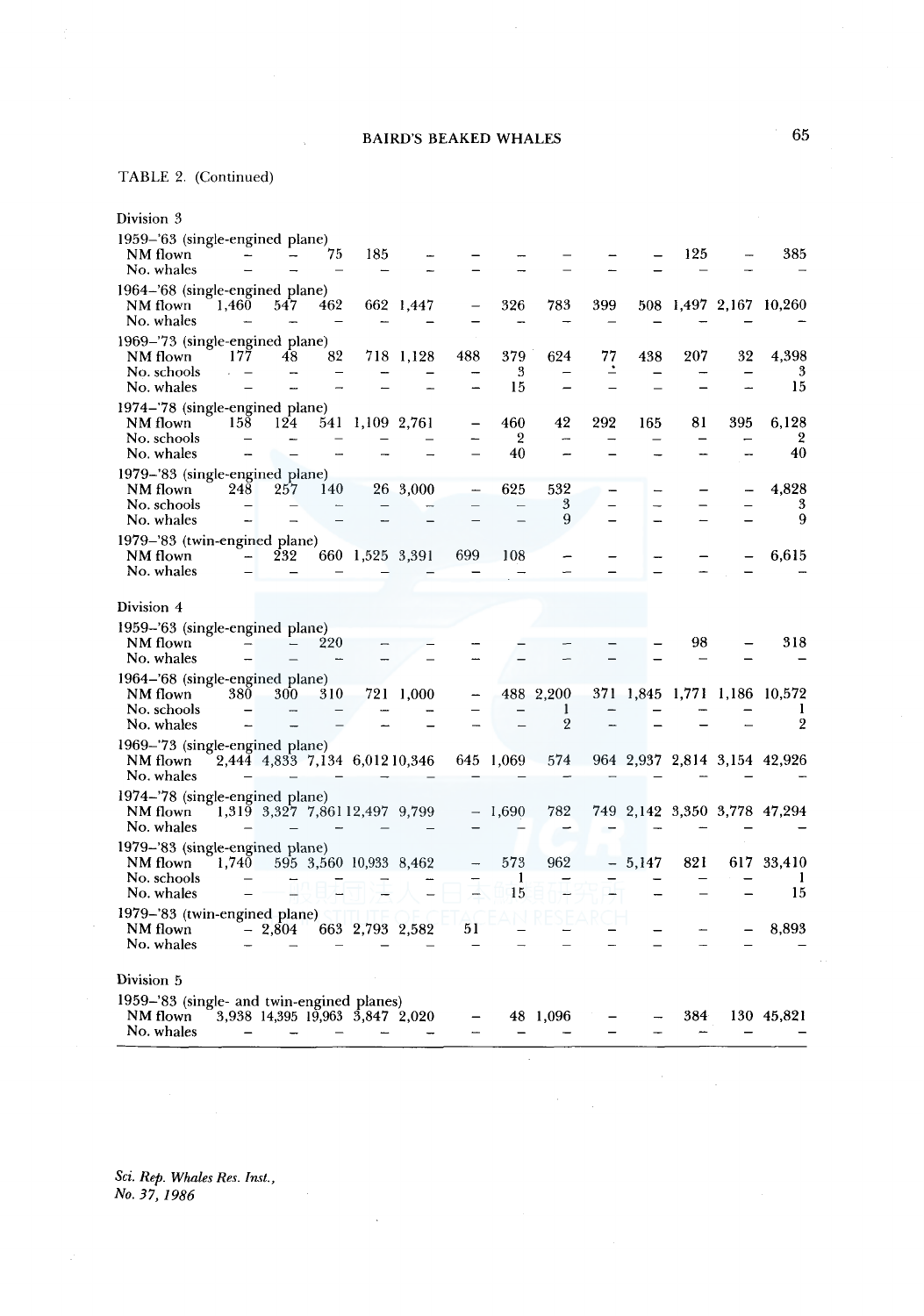

Fig. 2. Track lines of the Baird's beaked whale sighting cruises in 1984 by the *Toshimaru No. 25* (thin solid lines) and *Shonanmaru* (thick solid lines). Each closed circle indicates the position of a Baird's beaked whale school. Only track lines cruised with mast-top observers (normal sighting effort) are indicated.

#### *Shipboard sightings*

Data were obtained in 1984 during two whale sighting cruises in the western North Pacific using whale catcher boats *Toshimaru No. 25* (750 gross tons) and *Shonanmaru* (917 gross tons) chartered by the Japan Fisheries Agency. The cruises lasted 88 days (9 June to 4 September) and 80 days (9 June to 27 August), respectively. The track lines in the study area cruised with sighting effort are shown in Fig. 2. Additional areas west of  $170^{\circ}E$  and north of l0°N were also searched during the cruises as detailed by Miyashita (1985a), but no sightings of Baird's beaked whales were recorded.

I was on board the second cruise of the *Toshimaru No. 25* which surveyed Japanese coastal waters north of 34°30'N from 7 July to 6 August. This survey was conducted from the northern leg to the southern leg of the surveyed grid while the range of the distribution of the Baird's beaked whales was extending from south to north. Each leg was arranged approximately perpendicular to the coastline, i.e. along the expected density gradient of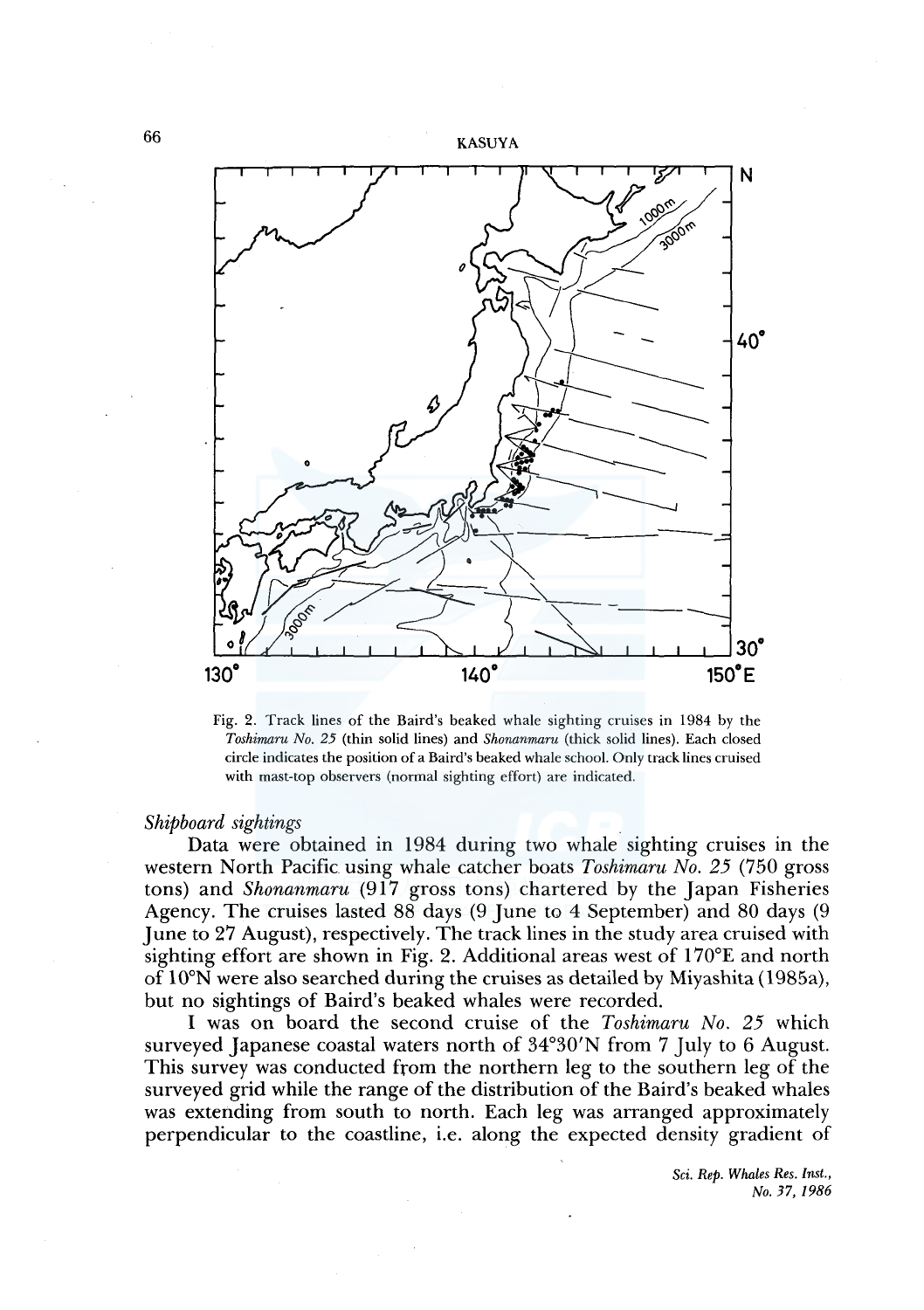Baird's beaked whales. I verified all sightings (303 individuals in 42 schools including secondary sightings). In addition, one school of four Baird's beaked whales was sighted on the first leg of the third cruise (from 7 August to 4 September) of the same vessel on 8 August in 34°07'N, 140°00'E. Although I did not verify this sighting, I have used it in the present study.

Sightings were conducted by both vessels during the entire cruising period (from port to port) except for night time and unfavorable weather conditions. Sightings during the second and third cruises of the *Toshimaru No. 25* were conducted using the methodology developed for the Antarctic minke whale sighting cruises (Best and Butterworth, 1980) on a predetermined courses at a speed of 12 knots (second and third cruises of the *Toshimaru No. 25)* or 11.5 knots (other cruises). The length of each leg varied from about 300 nautical miles of major legs to about 60 n. miles of subsidiary legs. The latter were designed to investigate details of the distribution of Baird's beaked whales in the high density area. Each of the former legs was completed spending about 3 days, but the latter a half day. Although the geographically biased density of sighting effort needs to be taken account in estimating the whale population (Miyashita, 1985b), such corrections are unnecessary for the analysis of pattern of distribution of whales in the present study.

All marine mammal schools sighted were approached to confirm specific identification and school structure. Data were collected on the position of the ship at sighting, the direction of the school from the track line, the radial distance from the position of sighting to the school, species, school size, estimated size composition (if available), surface water temperature, visibility, Beaufort scale of wind. Radial distances were estimated visually (for near sightings) or by summing an estimate based on the time required to approach to near distance and visual estimate of the rest of the distance. Position of the vessel was estimated using loran. Two mast-top observers (eye height of observers were 17 m above sea level for the *Toshimaru No. 25,* 20 m for the *Shonanmaru)* and five or six upper wheel-deck observers *(Toshimaru No. 25,*  10 m above sea level; *Shonanmaru,* 11 m) were used during the daytime from 15 minutes after sunrise to 15 minutes before sunset during periods when visibility was over 3 n. miles (usual maximum sighting distance of the Baird's beaked whale) and Beaufort scale less than 5. The mast-top observers rotated positions (mast-top, upper-wheel deck, and recess) every two hours. Two mates were alternately in charge of recording sighting data and position of the vessel. The captain and one to three scientists in charge of sighting spent the entire working time on the upper-wheel deck.

When wind was 5 or more in Beaufort scale or the visibility was less than 0.5 n. mile, observations ceased and the vessel was allowed to drift as far as time permitted. When visibility was between 0.5 and 3 n. miles and the wind less than Beaufort scale 5, sightings were conducted for Dall's porpoise, *Phocoenoides dalli,* using only upper wheel-deck observers. (Sightings of this species usually occur within 0.5 n. mile of the vessel (Bouchet, 1981; Kato,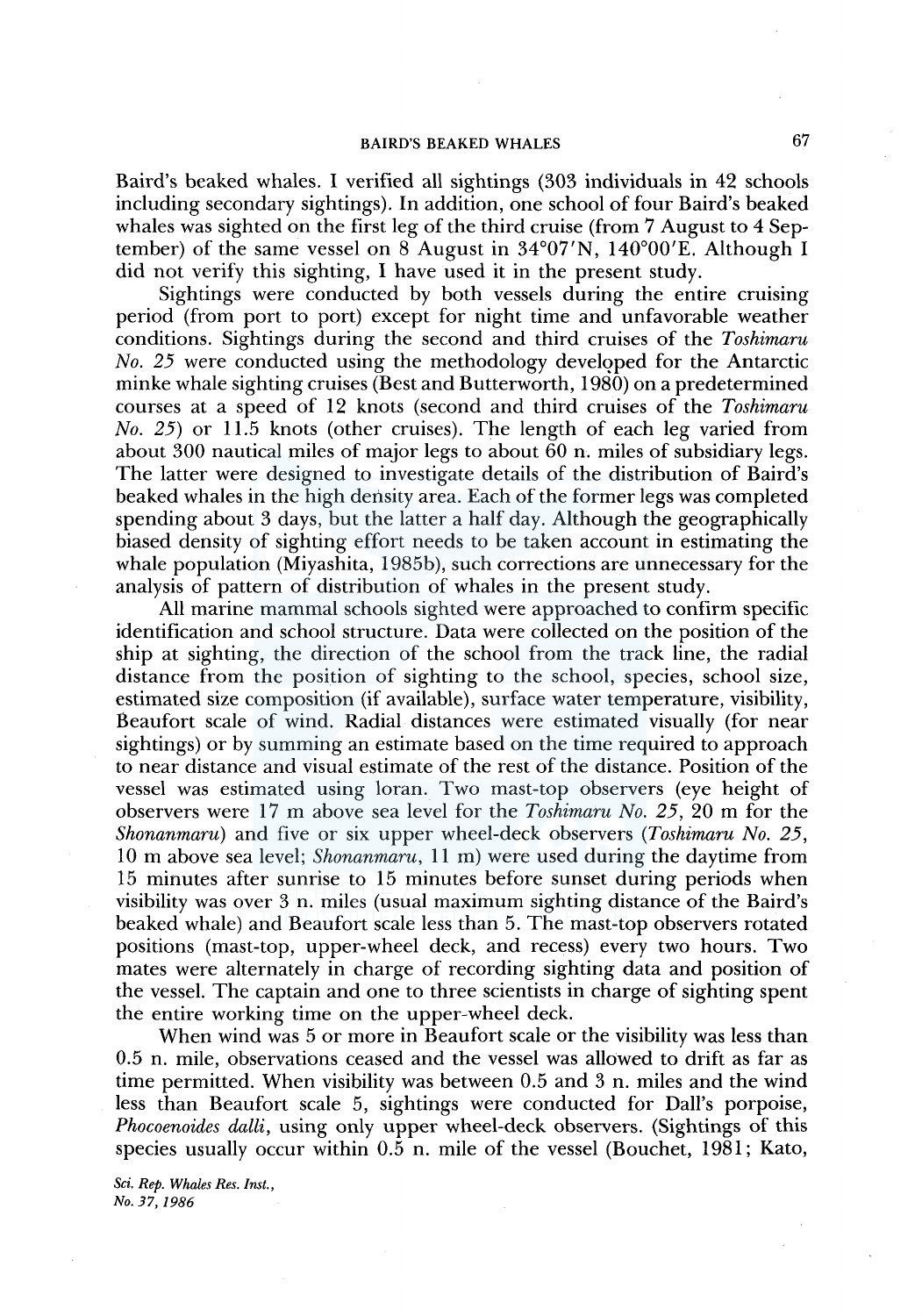1983)). No Baird's beaked whales were sighted in the northern area where these poor sighting conditions occurred.

The mast-top observers continuously used 50mm  $\times$  7 binoculars. The upper-wheel deck observers used them occasionally (they tended to search close to the boat). Polarized sunglasses were worn by most observers. Through speaker system every sighting was relayed between scientists, observers and a mate on duty; and this communication was also monitored by engineers. The mast-top observers commanded the vessel when it was approaching whale schools.

During the entire *Shonanmaru* cruise and the first cruise (9 June to 6 July) of the *Toshimaru No. 25,* sightings were mostly done under good conditions.

The school size and body length composition was estimated by the mast-top observers. Schools of Baird's beaked whales were identified without difficulty as a group of individuals swimming in a same direction in a close distance and surfacing almost simultaneously (see photographs in Kasuya, 1971; Kasuya and Ohsumi, 1984; Nishiwaki and Oguro, 1971).

Diving intervals were recorded for 18 schools of Baird's beaked whales containing from one to 25 individuals (mean  $= 9.1$ ) while I was on board of the second cruise of the *Toshimaru No. 25.* We usually started timing at the initial sighting of blows continuing until the school composition was confirmed at a close distance. The number of observed dives ranged from one to six per school. Since whales dive when scared, schools were approached after the main engine was stopped  $0.5$  to 1 n. mile from the school. The main engine was always slowed down step by step prior to stopping. The vessel usually waited for the next surfacing after stopping its main engine close to the place of the dive. Schools which were chased by the vessel or found close to other school(s) were excluded from the analysis of diving interval because of the possibility that their behavior was unnatural or because the difficulty of identifying individual schools. The resurfaced individual school was identified based on the position and the size of the schools.

#### RESULTS

### *Range of distribution and seasonal movements*

All the aerial and shipboard sightings of Baird's beaked whales were limited to waters north of 33°N, and most were east of about 140°£. In spite of considerable aerial and shipboard sighting effort few Baird's beaked whales were sighted west of 140°E, and all these were close to  $140^{\circ}E$  (Figs 2, 3 and 4). These data agreed with the range reported by Omura *et al.* (1955), Kasuya (1971), Nishiwaki and Oguro (1971), Ohsumi (1983) and Kasuya and Ohsumi (1984).

The distribution of Baird's beaked whales was also limited to coastal waters west of 144°£ despite considerable searching effort further offshore (to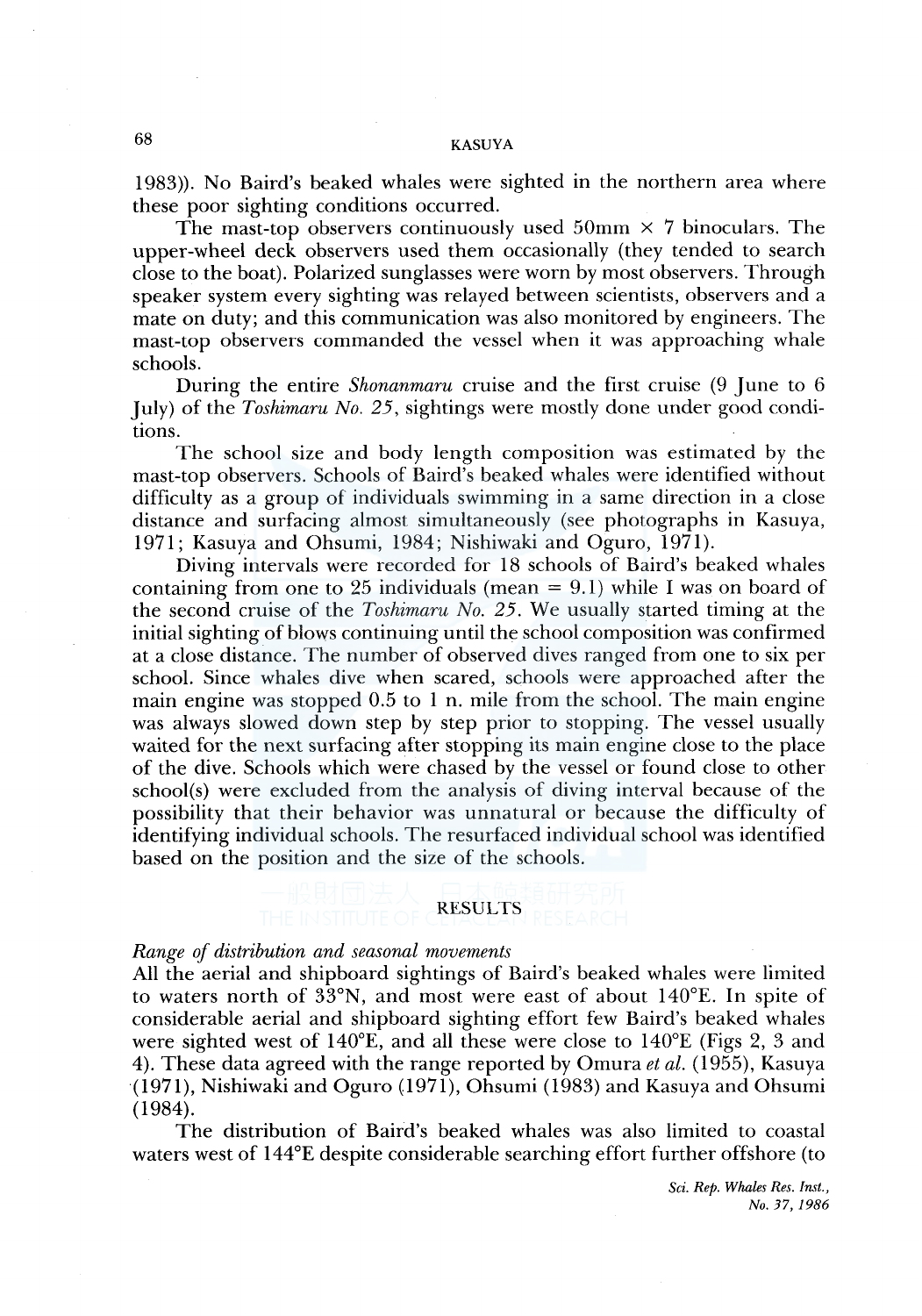

Fig. 3. Distribution of the aerial sighting effort in June to December (1959 to 1983) when most of the sightings of Baird's beaked whale occurred. The index of effort is expressed for each one degree squares of latitude and longitude by the number of times entered by the aircraft while it was conducting sightings (surveyed distance is not indicated). The scale for the number of times entered is, 1: 1-4, 2: 5-9, 3: 10-19, 4: 20-29, 5: 30-39, 6: 40-59, 7: 60-89, 8: 90-129 and 9: 130-169 times in the 27 years. Seasons are grouped based on change in aircraft types.



Fig. 4. The number of Baird's beaked whales sighted by the flights indicated in Fig. 3 of this study. The thin solid lines indicate 1,000 and 3,000 m contours, and the dotted lines one degree squares within 60 nautical miles from the coast of the major island. In addition to the sightings listed here, there were recorded in May four individuals in two schools in 36°-37°N, 141°-l42°N and 36°-37°N, 142°-l43°N, respectively.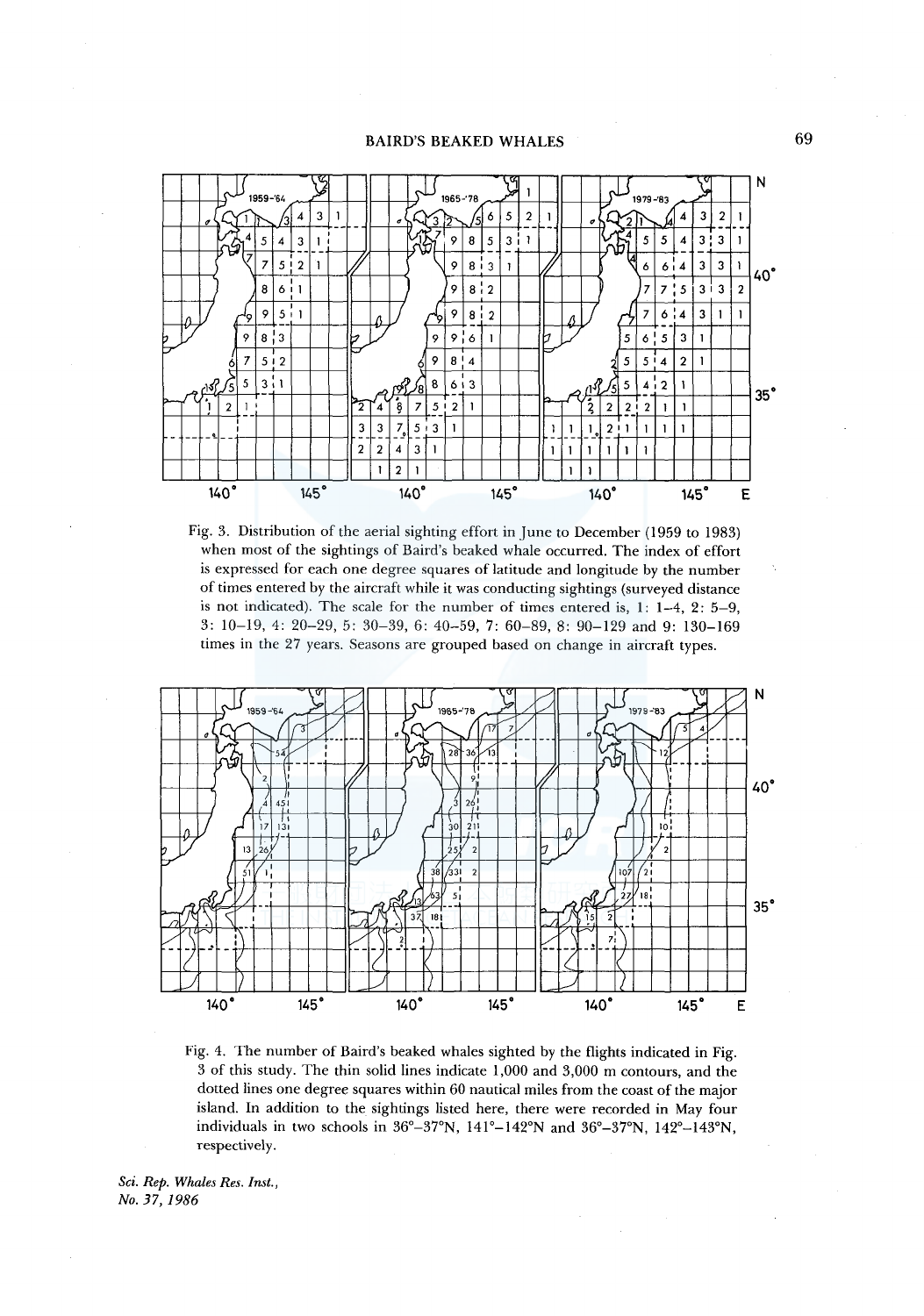

Fig. 5. Seasonal changes in the density of Baird's beaked whales based on aerial sighting records from April 1959 to December 1983. Square: flown for more than 10,000 nautical miles, closed circle: 5,000 to 10,000 nautical miles, open circle: less than 5,000 nautical miles.

160°E). The absence of shipboard sightings of Baird's beaked whales north of 39°N was partially due to the small sighting effort the coastal waters of this region at depths between 1,000 and 3,000 m where the occurrence is expected (see below).

Table 3 and Fig. 5 show the seasonal changes in the density of Baird's beaked whales as observed in the aerial sighting records. The whales arrive in the southern part of the range (Division 2) in May, and the density reaches a peak in July and then declines towards October. This pattern agrees with that suggested by the limited data for Division 3. In northern waters (Division 1), the density apparently increases from August to November, although the absolute density seems to be lower than that in the sourthern waters.

### *Factors affecting the distribution of Baird's beaked whale*

Fig. 2 shows the sighting track line of the *Toshimaru No. 25* and the *,Shonanmaru,* the position of sightings of Baird's beaked whale and the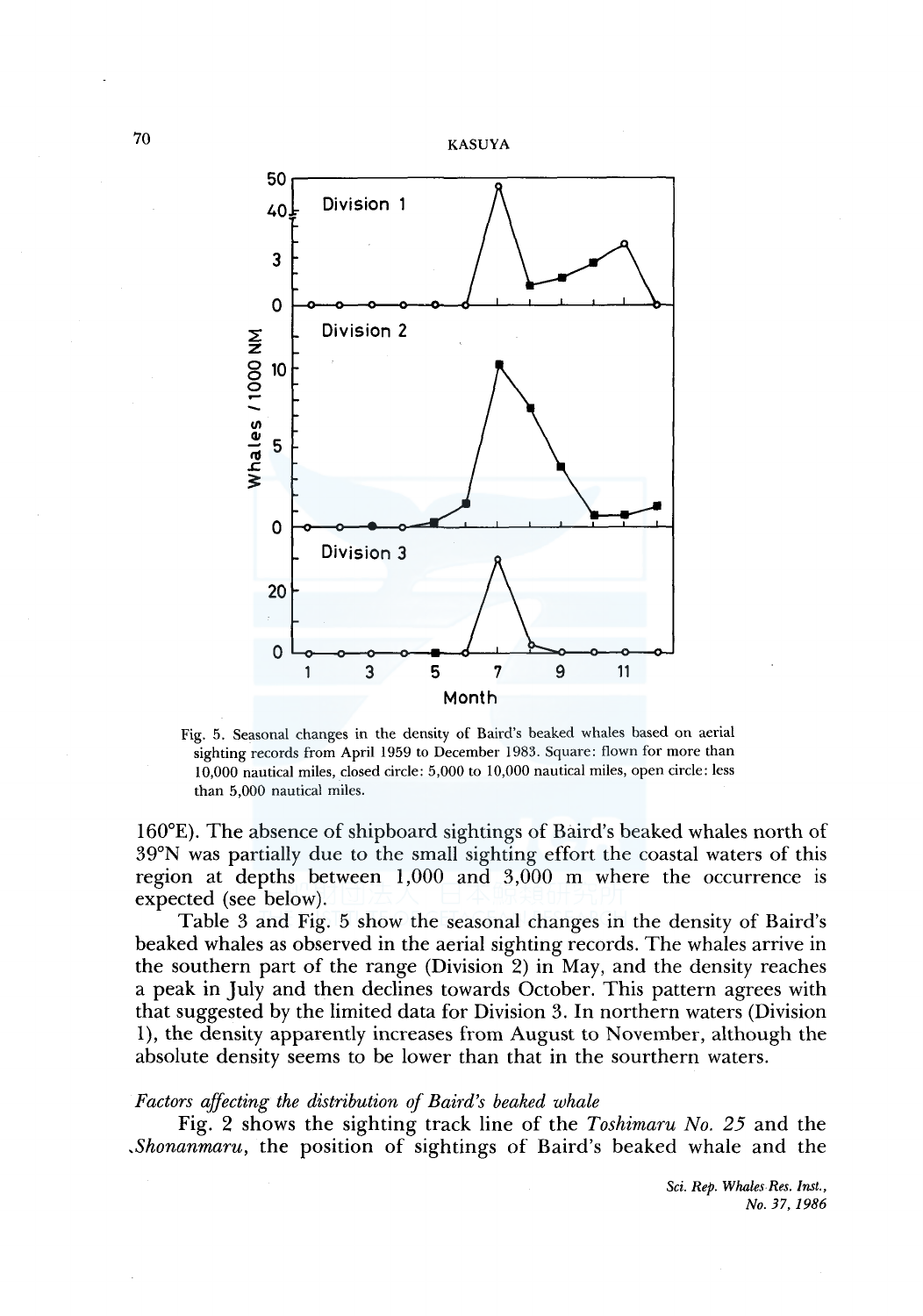THE PACIFIC COAST OF JAPAN ESTIMATED FROM THE AERIAL SIGHTING RECORDS THE PACIFIC COAST OF JAPAN ESTIMATED FROM THE AERIAL SIGHTING RECORDS TABLE 3. SEASONAL CHANGE OF THE DENSITY OF BAIRD'S BEAKED WHALES OFF TABLE 3. SEASONAL CHANGE OF THE DENSITY OF BAIRD'S BEAKED WHALES OFF IN 1959 THROUGH 1983

71

ci. Rep. Whales Res.<br><sup>1</sup>o. 37, 1986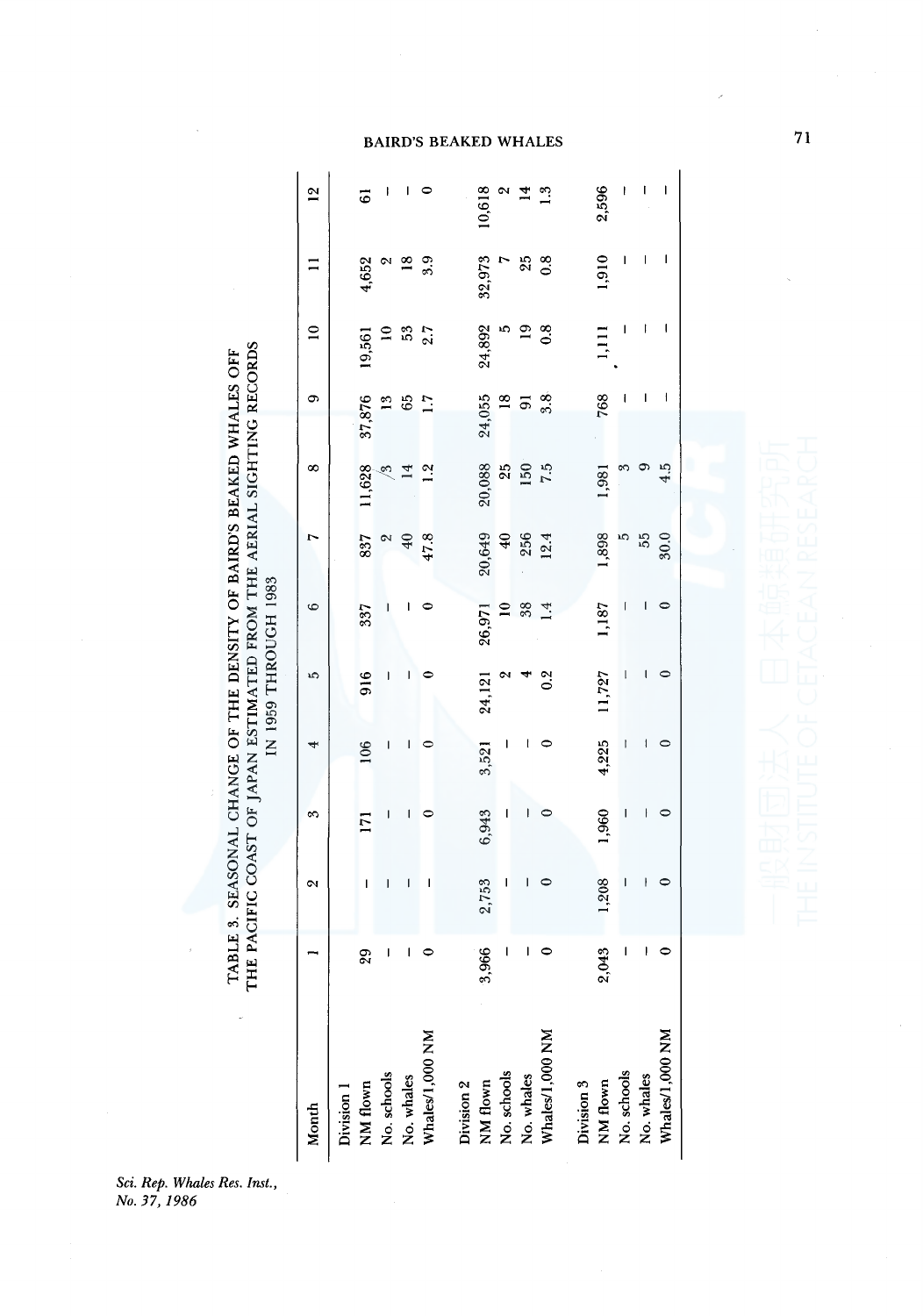

Fig. 6. The oceanographical environment at the position of Baird's beaked whale sighting (closed circle) during the *Toshimaru No. 25* cruise (The track lines are indicated by the thin solid line). The thick solid line indicates the surface water temperature observed during the cruise in July-August 1984 and the dotted line the  $15^{\circ}$ C isotherm at a depth of  $100$  m in January and July 1984 (Japan Meteorological Agency, 1984).

topography of the area. The whales were limited to water depths of 1,000 to 3,000 m on the continental slope. The same distribution pattern is seen from the aerial sighting records (Figs 3 and 4). The majority of aerial sightings were recorded in one degree squares (about  $60 \times 44$  to 49 n. miles) which overlap with the above water depth range. Even in recent years when the aerial sighting effort expanded to waters further offshore, the range of sightings of Baird's beaked whales remained constant, indicating that the whales are concentrated in waters between 1,000 and 3,000 m deep at least from June to December. In contrast, Baird's beaked whales are not distributed at these depth off the Pacific coast of southwestern Japan, west of 138°£ (Figs 2 and 4) indicating that distribution is influenced by some additional factors.

Fig. 6 shows the surface water temperatures measured during the cruises and the 15<sup>°</sup>C isotherms at 100 m below the surface in January and July 1984 cited from Japan Meteorological Agency (1984). Baird's beaked whales occurred at surface water temperatures of between 23° and 29°C, but the distribution did not agree with the range of the surface water isotherms.

The southern limit of the sightings coincides with the 15°C isotherm at a depth of 100 m (Fig. 6). The position of this isotherm changes little between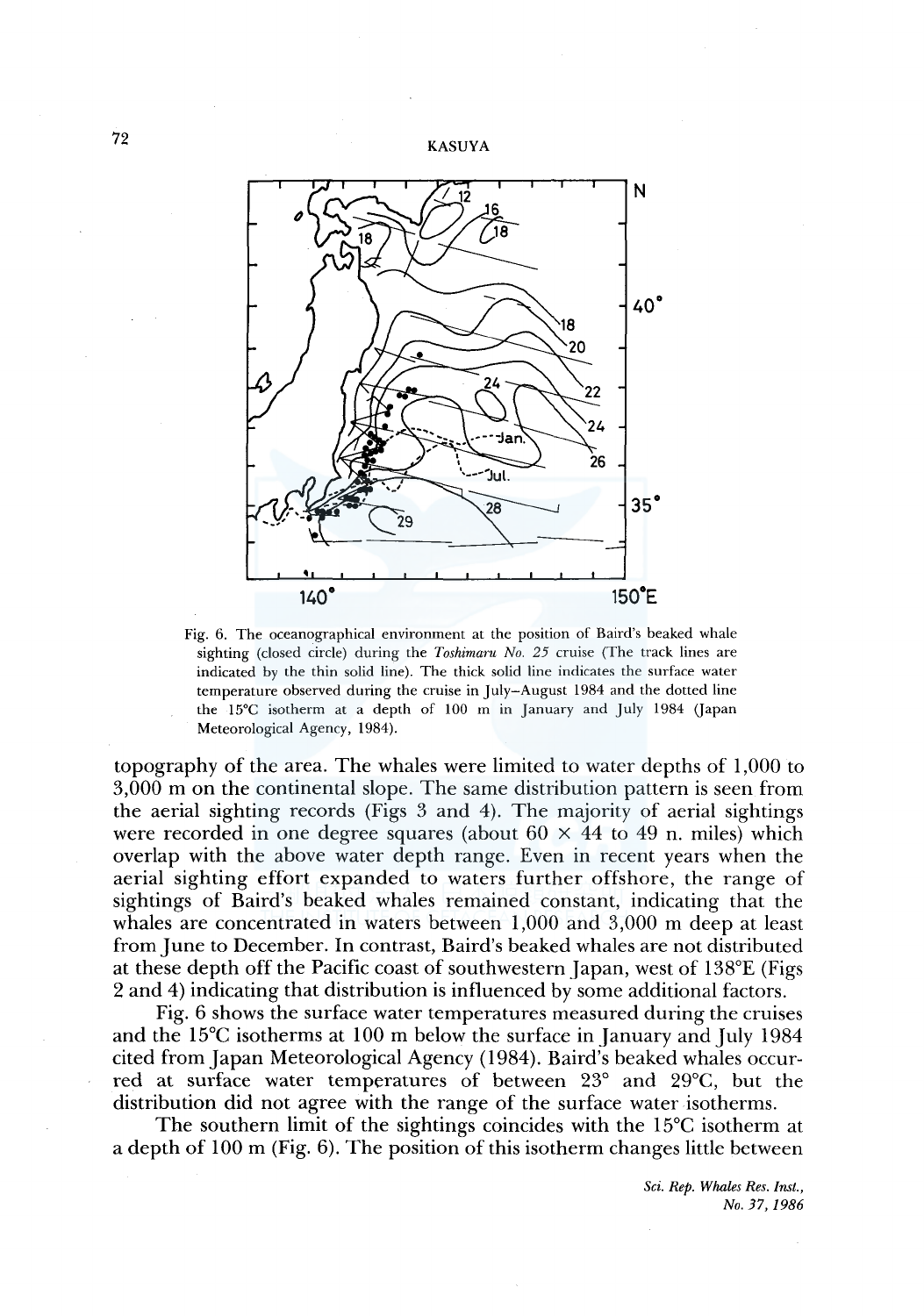| School           | Year           |                  |                  |                |              |                         |                  |  |  |  |  |
|------------------|----------------|------------------|------------------|----------------|--------------|-------------------------|------------------|--|--|--|--|
| size             | 1959-'63       | 1964-'68         | 1969-'73         | 1974-78        | 1979-'83     | $1959 - 83$             | 1984             |  |  |  |  |
| 1                | 11             | 9                | $\theta$         | $\bf{0}$       | $\mathbf{0}$ | 20                      | $\boldsymbol{3}$ |  |  |  |  |
| $\boldsymbol{2}$ | 9              | 10               | 7                | $\theta$       | 5            | 31                      | 3                |  |  |  |  |
| 3                | 5              | 7                | 3                | $\Omega$       |              | 16                      | 6                |  |  |  |  |
| 4                | $\overline{4}$ | $\boldsymbol{3}$ | $\boldsymbol{2}$ | $\Omega$       | 2            | 11                      | 8                |  |  |  |  |
| 5                | 4              |                  | 5                | $\Omega$       | 4            | 14                      | $\overline{4}$   |  |  |  |  |
| 6                | 4              | $\overline{2}$   |                  | $\theta$       | 3            | 10                      | 3                |  |  |  |  |
| 7                |                | 3                |                  | $\Omega$       | 0            | 5                       | $\overline{2}$   |  |  |  |  |
| $\bf 8$          | 3              | $\overline{2}$   | 2                | $\Omega$       |              | 8                       | $\boldsymbol{3}$ |  |  |  |  |
| 9                | $\theta$       | $\theta$         | Ω                | 0              | 0            | $\bf{0}$                | $\boldsymbol{0}$ |  |  |  |  |
| 10               | $\overline{2}$ |                  | 3                | $\overline{2}$ | 4            | 12                      | $\overline{2}$   |  |  |  |  |
| 11               | 1              |                  | $\theta$         | $\theta$       | $\Omega$     | $\overline{2}$          | $\theta$         |  |  |  |  |
| $12\,$           | $\theta$       | $\theta$         | $\overline{0}$   |                |              | $\sqrt{2}$              | $\bf{0}$         |  |  |  |  |
| 13               | 1              | $\theta$         |                  |                | 0            | $\overline{\mathbf{2}}$ | $\bf{0}$         |  |  |  |  |
| 14               | $\overline{2}$ | O                |                  | ∩              |              | 2                       | $\mathbf 0$      |  |  |  |  |
| $15\,$           | $\bf{0}$       | $\theta$         |                  | $\Omega$       | 5            | 6                       | 3                |  |  |  |  |
| 17               | $\Omega$       | $\theta$         | $\theta$         | $\Omega$       |              |                         | $\theta$         |  |  |  |  |
| 18               | 1              | $\Omega$         | 0                | $\Omega$       | 0            |                         | L                |  |  |  |  |
| 20               | $\Omega$       | $\theta$         |                  | $\overline{2}$ | 0            | 3                       | 3                |  |  |  |  |
| 25               | $\theta$       |                  | $\boldsymbol{0}$ | $\Omega$       | 0            | $\theta$                |                  |  |  |  |  |
| 30               | $\theta$       | 1                | $\mathbf{0}$     | 1              | $\theta$     | $\overline{2}$          | $\mathbf{0}$     |  |  |  |  |
| Total            | 48             | $40\,$           | 27               | 6              | $\sqrt{27}$  | 148                     | 42               |  |  |  |  |
| Mean             | 4.7            | 4.2              | $6.0\,$          | 17.0           | $7.8\,$      | $5.9\,$                 | $\bf 7.2$        |  |  |  |  |
| <b>SE</b>        | $0.6\,$        | $\rm 0.8$        | 0.9              | 3.2            | $1.0\,$      | 0.4                     | 0.9              |  |  |  |  |

#### TABLE 4. SCHOOL SIZE FREQUENCIES OF BAIRD'S BEAKED WHALES OFF THE PACIFIC COAST OF JAPAN (DIVISION l THROUGH 4) BASED ON AERIAL SIGHTING DATA (1959 TO 1983) AND OBSERVATION ON BOAD OF THE *TOSHIMARU NO. 25* IN 1984

seasons, suggesting that it represents a stable southern boundary of the cold Oyashio Current extending beneath the warm Kuroshio Current, the northern range of which moves widely between seasons.

In August, the warm Kuroshio Current extends to latitude 40°N (represented by 25°C surface isotherm). The northward shift of the concentration of Baird's beaked whales from off the Boso coast (35°-36°N) in July-August to off Hokkaido (40°-43°N) in August through November may be an influence of this summer expansion of the Kuroshio Current. Thus it is probable that the southern range of Baird's beaked whales off the Pacific coast of northern Japan may be in some degree affected by the warm surface water of the Kuroshio Current.

#### *School structure*

Aerial and shipboard estimates of the size of Baird's beaked whale schools are listed in Table 4. The shipboard estimates ranged\_from 1 to 25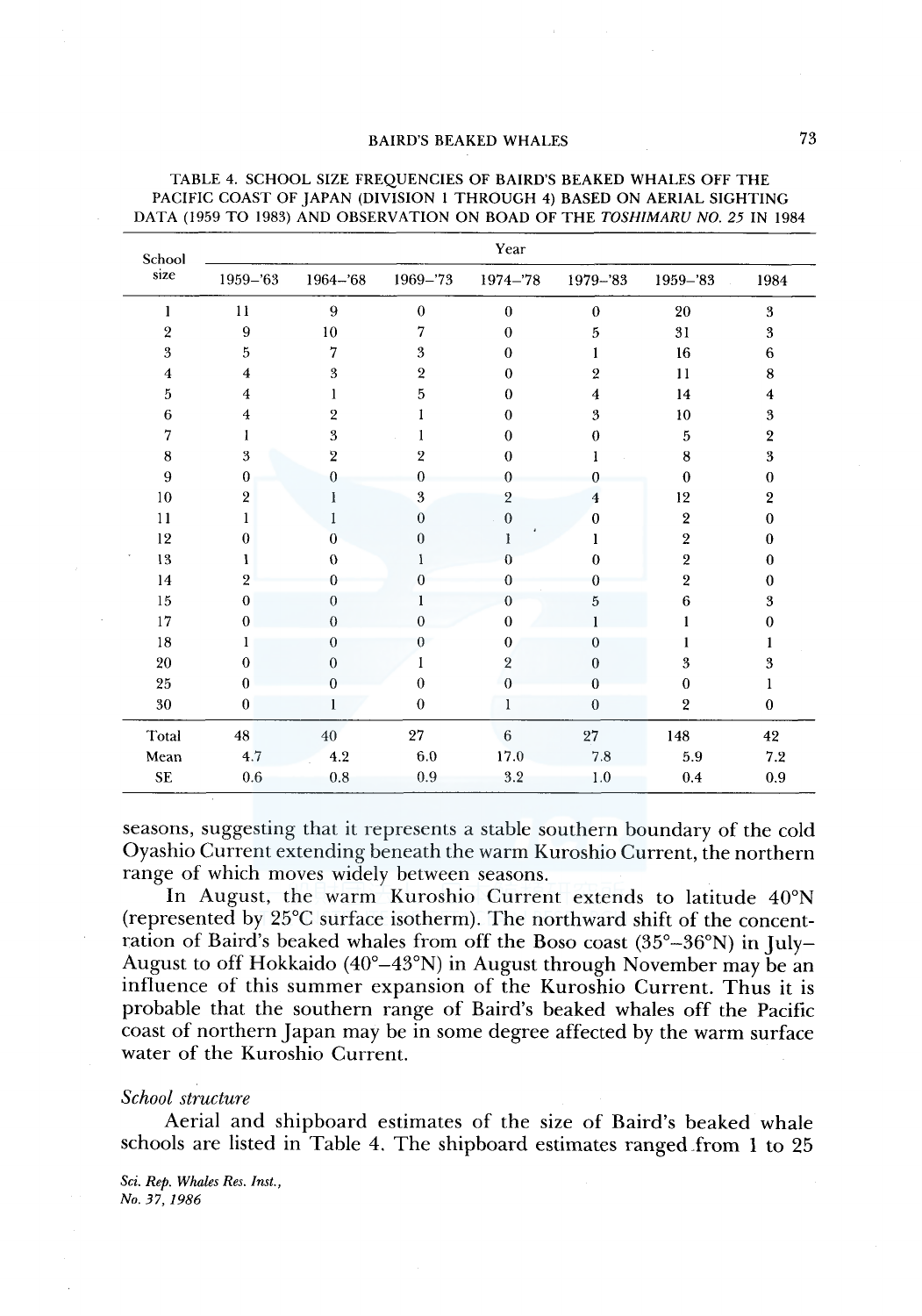with a mode at 4 and a mean of 7.4 individuals. The relatively high frequencies at 10, 15 and 20 represent a rounding effect. These features are not significantly different from the school size frequencies reported by small-type whaling vessels (Ohsumi, 1983).

In the aerial sightings recorded before 1969 there were more singletons than in the aerial sightings in recent years, although the upper ranges of the school size frequencies were not different between the two data sets. Such apparent change in the school size composition could be produced by (1) a real change in school composition, (2) underestimation of school size in earlier aerial sightings, or (3) missing small schools in recent aerial sightings. The school size of the shipboard sightings in 1984 tended to be intermediate of the two patterns. During the *Toshimaru No. 25* cruise in 1984, I encountered several schools whose size apparently increased while the vessel was approaching quietly after stopping the main engine. I therefore consider that the last two cases were more probable for aerial survey which cruised faster than vessels and was done as an supplemental work of the chartered flights. Therefore the historical change in the school size composition of Baird's beaked whale is not known from the present data, school size of the present population is likely to be represented better in the shipboard sighting data. data.

The body length estimates were made by mast-top observers (who had experience of whaling other than Baird's beaked whale). Of the 283 Baird's beaked whales in 36 schools sighted during the first and second cruises of the *Toshimaru No. 25,* 265 were estimated to be 33 feet (9.9 m) or over, and only 15 individuals (5.7 %) 32 feet (9.6 m) or less (1 individual (0.4 %) at 20 feet, 6 (2.3 %) at 30 feet, 8 (3.0 %) at 32 feet). Three individuals (all estimated to be 30 feet) were accompanying their presumed mothers. According to data presented by Ohsumi (1983), the proportion of small individuals  $(\leq 9.6 \text{ m})$  in the catch of whaling in 1977-1981 was 24.7 %, which was higher than the corresponding figure obtained above  $(5.7 \%)$ . Therefore the cruise data are not suitable for estimating birth rate, without further assessment of (1) the accuracy of the body length estimates, (2) the possibility of missing small calves in the tight school, (3) knowledge of the early postnatal growth of the species, and (4) knowledge of the still unconfirmed segregation of animals by growth and reproductive stages.

## *The pattern of surfacing and diving*

While a school was at the surface, blows were usually observed continually, and this was used as an indication that the school was at the surface. Before the vessel arrived at the position of initial sighting, the target school often dived and surfaced several times. In one particular case of a school of eight whales, which was not used in the following analysis, the vessel was within sight of the school recognized by the color of shallow submerged bodies and rings for· eight minutes. During the period the vessel followed the school with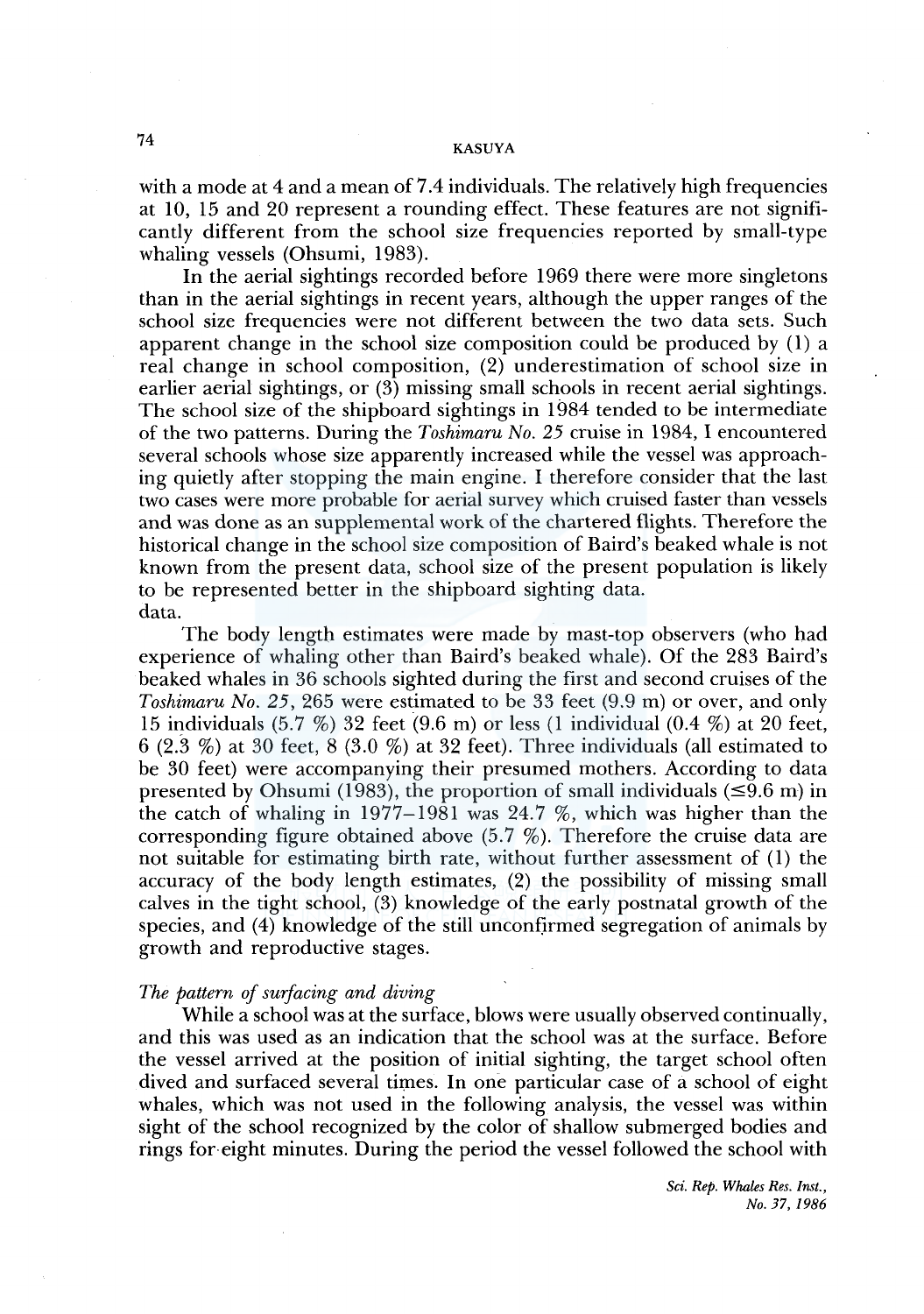| Time in                 | At surface              |          | <b>Below surface</b> |          |  |  |  |
|-------------------------|-------------------------|----------|----------------------|----------|--|--|--|
| min.                    | number                  | percent  | number               | percent  |  |  |  |
| $\bf{l}$                | $\bf 5$                 | 14.7     | $\,2\,$              | 6.1      |  |  |  |
| $\,2\,$                 | 5                       | 14.7     | $\mathbf{I}$         | 3.0      |  |  |  |
| $\overline{\mathbf{3}}$ | 7                       | $20.6\,$ |                      |          |  |  |  |
| $\overline{\mathbf{4}}$ | 5                       | 14.7     |                      |          |  |  |  |
| $\bf 5$                 | 1                       | 2.9      | 1                    | $3.0\,$  |  |  |  |
| $\boldsymbol{6}$        | $\overline{\mathbf{2}}$ | 5.9      | $\overline{2}$       | 6.1      |  |  |  |
| $\overline{7}$          |                         |          | 1                    | $\bf{3}$ |  |  |  |
| $\bf 8$                 | $\mathbf{1}$            | 2.9      | $\,2\,$              | 6.1      |  |  |  |
| $\boldsymbol{9}$        |                         |          | l                    | 3.0      |  |  |  |
| $10\,$                  |                         |          | $\boldsymbol{3}$     | 9.1      |  |  |  |
| 11                      |                         |          | 1                    | 3.0      |  |  |  |
| 12                      |                         |          | $\,2\,$              | 6.1      |  |  |  |
| 13                      | l                       | 2.9      |                      |          |  |  |  |
| 14                      |                         | 2.9      | 1                    | $3.0\,$  |  |  |  |
| $15\,$                  |                         |          | 1                    | $3.0\,$  |  |  |  |
| $16 - 20$               |                         |          | 4                    | 12.1     |  |  |  |
| $21 - 25$               |                         |          | $\sqrt{3}$           | 9.1      |  |  |  |
| $26 - 30$               |                         |          | 3                    | 9.1      |  |  |  |
| $31 - 35$               |                         |          |                      | -        |  |  |  |
| $36 - 40$               |                         |          | $\,2$                | 6.1      |  |  |  |
| $41 - 45$               |                         |          |                      | 3.0      |  |  |  |
| $46 - 50$               |                         |          | $\mathbf{1}$         | $3.0\,$  |  |  |  |
| $51 - 55$               |                         |          |                      |          |  |  |  |
| $56 - 60$               |                         |          |                      |          |  |  |  |
| $61 - 65$               |                         |          |                      |          |  |  |  |
| $66 - 70$               |                         |          | 1                    | 3.0      |  |  |  |
| Not measured            | $\,6\,$                 | 17.6     |                      |          |  |  |  |
| Total                   | $34\,$                  | 100      | $33\,$               | $100\,$  |  |  |  |
| Mean (minutes)          | $3.9\,$                 |          | 18.2                 |          |  |  |  |

TABLE 5. SURFACING INTERVAL OF BAIRD'S BEAKED WHALE SCHOOLS

engines off by the force of its inertia. The school was observed to change the direction frequently. However as soon as the vessel slowly started the main engine, the school dived deeply resurfacing after 20 minutes. This illustrates the importance of the method of approaching schools to obtain correct data on diving behaviour of Baird's beaked whales.

The time spent by a school at the surface ranged from about one to 14 minutes, but usually less than five minutes (Table 5) as stated by Matsuura (1942). The longest time at the surface (14 minutes) was for a school of 25 whales. This observation was made while the vessel approached from a distance of 1.5 n. miles to about 400 m as described above. The length of the preceding dive was 22 minutes. The mean observed time at the surface (3.9 minutes)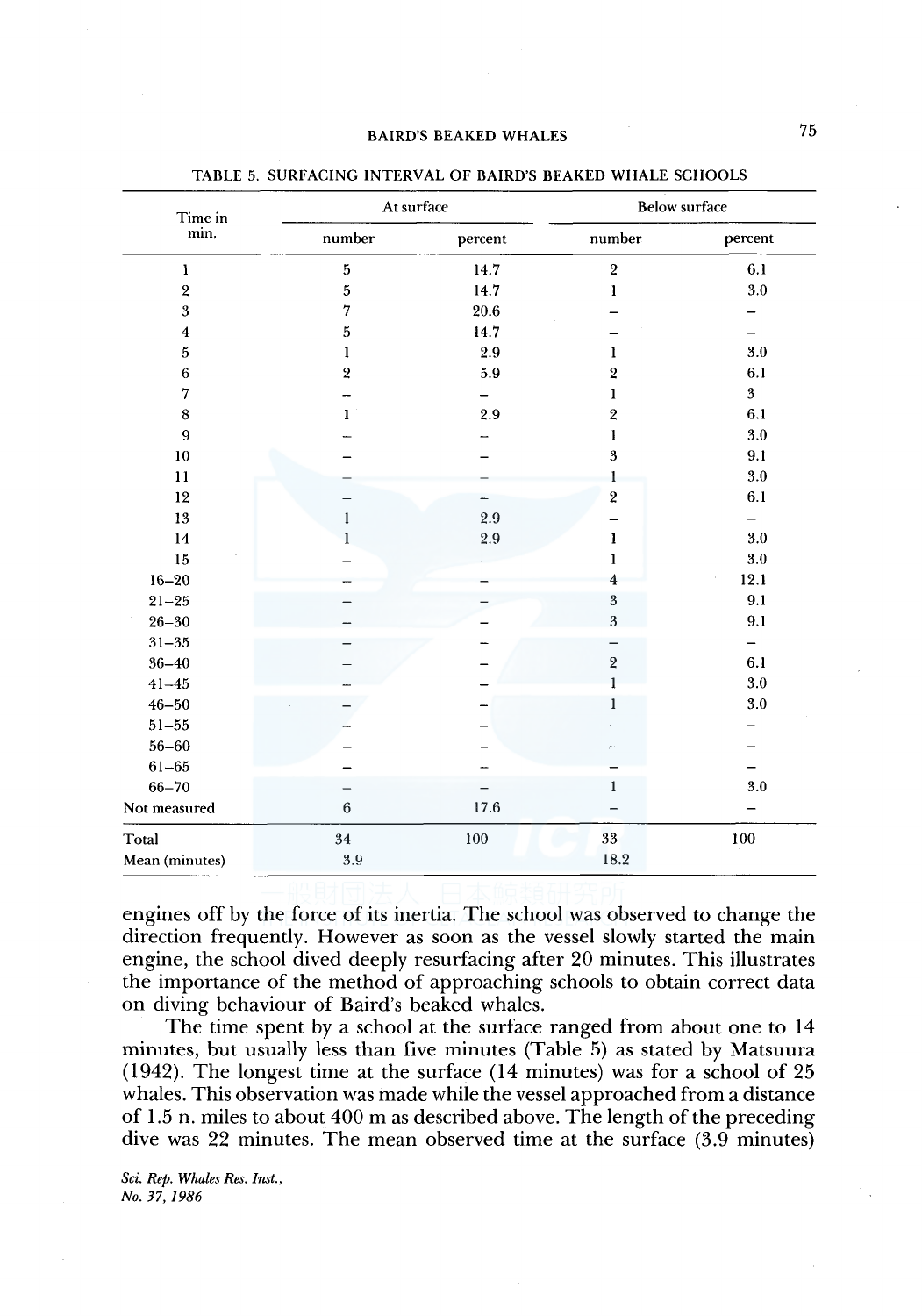(Table 5) is subject to error. It may be overbiased as a result of our failure to record short surface times, or underbiased due to our misidentification of surfacings in which the whales were not spouting continuously, as two separate surfacings.

Dive times ranged from one to 67 minutes. The longest dive was recorded for a school of 20 individuals. This record is rather ambiguous. This school dove 3 n. miles from the vessel just after being sighted at 1440 hour on 27 July 1984. It surfaced for one or two minutes at 1457, 1534 and 1546 hour. Then at 1653 (67 minutes after the last surfacing which was brief), one small individual (no body length estimate was available) was seen surfacing about 0.5 n. miles from the vessel. The remaining members of the school were found about 1.5 nautical miles from the vessel at 1704 hour (78 minutes after previous sighting) in the direction in which the small individual was travelling). We were uncertain whether or not the other whales in the school surfaced at the same as the small individual, so we have used the smaller more conservative dive time (67 minutes). I considered that the small individual which surfaced alone at 1653 hour belonged to the larger school because it would be unnatural for the small individual to live alone and it was travelling toward the larger school. I also considered that the school surfaced at 1704 hour was same with that dove at 1546, because the schools were so uncommon that confusion was unlikely (during that day's survey of 7 hours 27 minutes (about 90 n. miles) this was the only school seen).

There were five major modes in the dive times; 1-2, 5-12, 14-29, 37-49 and over 60 minutes. Dives of 1-2 minutes may not have been true dives as discussed above. Excluding these, the mean dive time was calculated at 19.8 minutes ( $n = 30$ ), which does not significantly differ from the figure in Table

| Preceeding<br>diving time<br>in min. |                | Length of the next surfacing (minutes)<br>$\mathcal{L}_{\mathcal{A}}$ |                |                |   |   |   |   |    |       |  |  |  |
|--------------------------------------|----------------|-----------------------------------------------------------------------|----------------|----------------|---|---|---|---|----|-------|--|--|--|
|                                      |                | $\overline{2}$                                                        | 3              | $\overline{4}$ | 5 | 6 | 7 | 8 | 14 | Total |  |  |  |
| $1 - 5$                              | $\overline{2}$ |                                                                       | $\overline{2}$ |                |   |   |   |   |    |       |  |  |  |
| $6 - 10$                             |                | ໑                                                                     |                |                |   |   |   |   |    |       |  |  |  |
| $11 - 15$                            |                |                                                                       |                |                |   |   |   |   |    |       |  |  |  |
| $16 - 20$                            |                |                                                                       |                |                |   |   |   |   |    |       |  |  |  |
| $21 - 25$                            |                |                                                                       |                |                |   |   |   |   |    | ٩     |  |  |  |
| $26 - 30$                            |                |                                                                       |                |                |   |   |   |   |    |       |  |  |  |
| $31 - 35$                            |                |                                                                       |                |                |   |   |   |   |    |       |  |  |  |
| $36 - 40$                            |                |                                                                       |                |                |   |   |   |   |    |       |  |  |  |
| $41 - 45$                            |                |                                                                       |                |                |   |   |   |   |    |       |  |  |  |
| $46 - 50$                            |                |                                                                       |                |                |   |   |   |   |    |       |  |  |  |
| Total                                | 3              | 4                                                                     | 6              | 3              |   | 2 |   |   |    | 20    |  |  |  |

TABLE 6. CORRELATION BETWEEN DIVING TIME AND THE FOLLOWING SURFACING TIME IN SCHOOL OF BAIRD'S BEAKED WHALES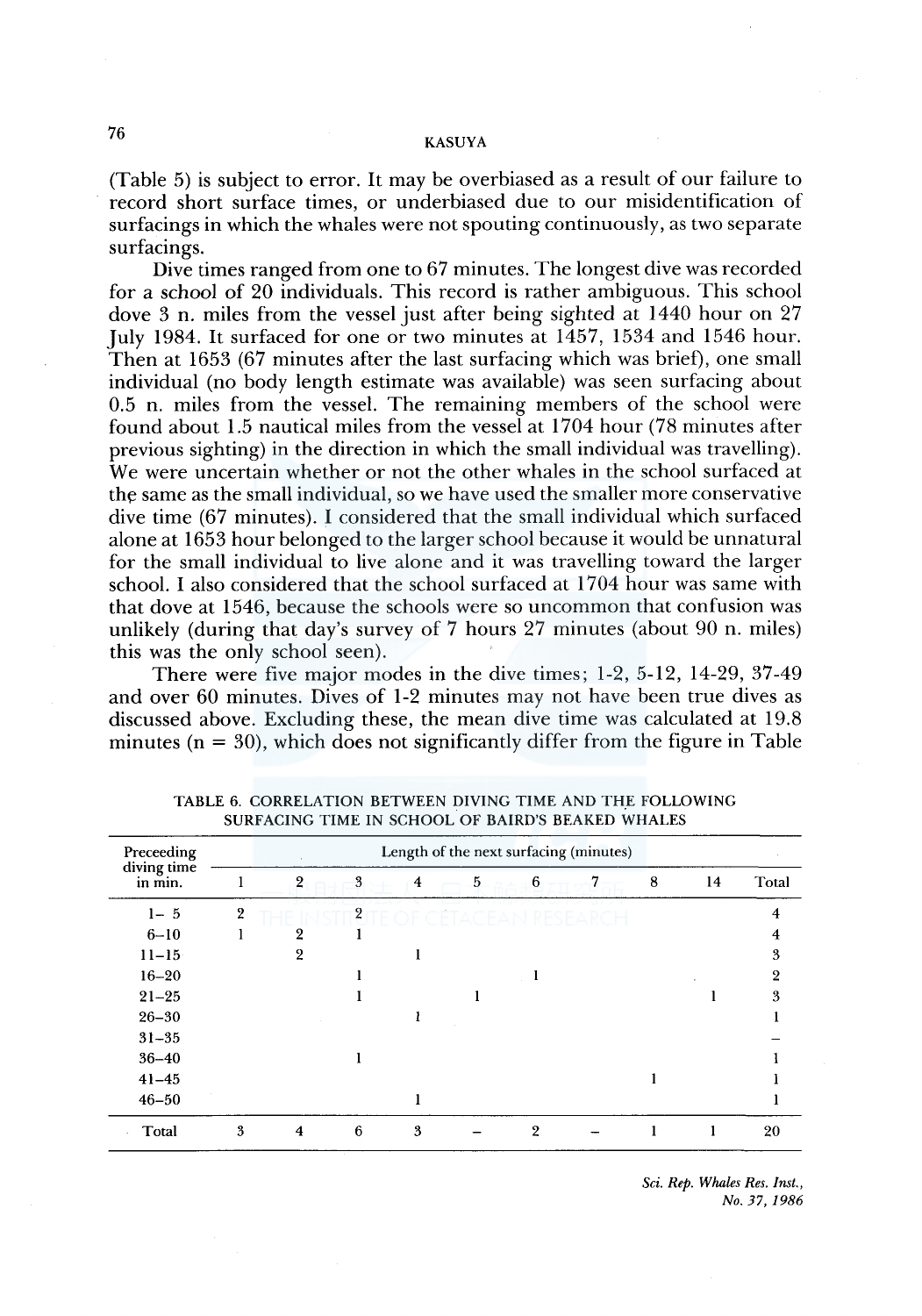*5* (18.2 minutes) based on all recorded dives. The mean dive time was 4.7 times longer than the mean time at the surface. About half of the observed dives (17 of 33 dives) exceeded 13 minutes.

Although the number of sequential dives observed for each school was too small (maximum was six) to test the randomness of the sequence of long and short dives, there was an apparent tendency for long dives (over  $20$ ) minutes) to be followed by shorter ones below 13 minutes (6 dives by 4 schools). (However, one school of 20 individuals made two successive long dives of 41 and 67 minutes separated by 8 minutes of the surface.) Of 9 dives below 13 minutes, 7 were followed by a dive of over 13 minutes, but only one in 6 dives exceeding 13 minutes was followed by a dive of over 13 minutes. The difference was statistically significant (Chi-square test,  $0.025 < p < 0.05$ ).

The comparison of length of a dive and that of the next surfacing revealed that long dives tended to be followed by a long period at the surface (Table 6). Significantly fewer number of short dives ( $\lt 15$  minutes) were followed by long time ( $\geq$  4 minutes) at the surface (Chi-square test,  $0.01 < p < 0.025$ ).

### DISCUSSION

## *Distribution in the western North Pacific*

Baird's beaked whales is known in the eastern North Pacific from the Pribilof Islands to Baja California (Leatherwood, Reeves and Foster, 1983), and in the western North Pacific from the Bering Sea, Okhotsk Sea, Sea of Japan and Pacific coast of Japan north of the Tokyo Bay (Tomilin, 1967; Nishimura, 1970). Nishiwaki's (1967) claims that the northern bottlenose whale, *Hyperoodon ampullatus* (Forster, 1770) might exist in the Sea of Japan and that the beaked whales reported by the whalers in the Okhotsk Sea might represent this species, have not been confirmed (Nishimura, 1970). All 13 beaked whales caught in the Okhotsk Sea that were reported by Japanese small-type whaling boats between 1978-1982 were identified as Baird's beaked whales based on the largest pair of teeth collected from each individuals (Kasuya, unpublished). A skull of beaked whale taken off the Okhotsk coast and identified by a vernacular name of the area has been confirmed as Baird's beaked whale (Dr H. Omura, personal comm. in Oct. 1985). Thus there are no data to indicate the presence of *H. ampullatus* in the temperate and subarctic waters off Japan\*.

Baird's beaked whales are known to dive deeply (Ohsumi, 1983) and for long periods (see above). The analysis of stomach contents recorded by whalers (Nishiwaki and Oguro, 1971) or those examined by a biologist (W. Walker, personal comm. in 1985) indicated that they feed mainly on bottom

<sup>\*</sup> *This does not deny the possible existence in the tropical western North Pacific of hitherto unidentified Hyperoodon-like odontoceti, which were sighted and photo-recorded during the 1985 sighting cruises (Far Seas Fisheries Research Laboratory, unpublished).*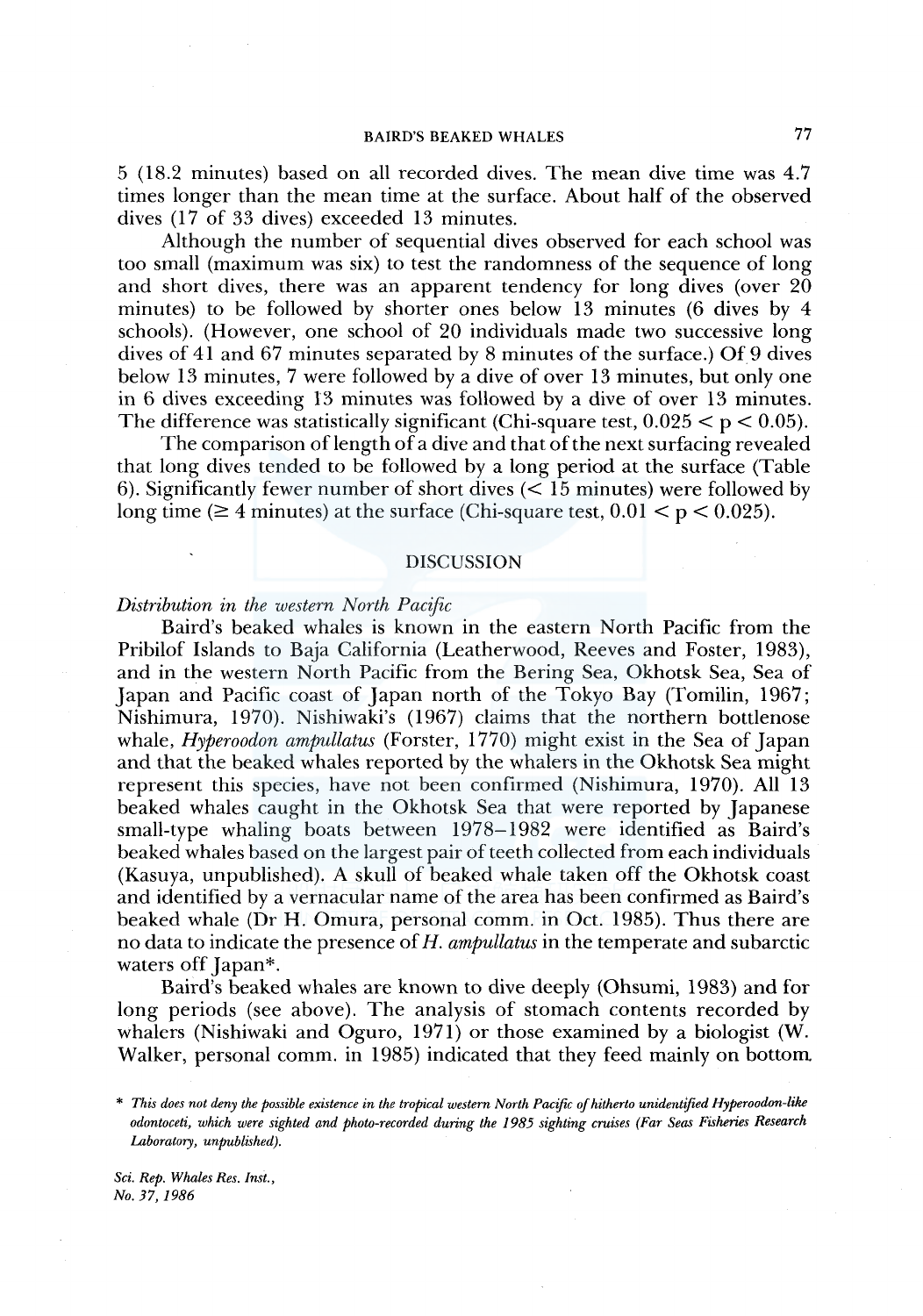organisms (principally deep sea fish). The common occurrence of bottom substance such as pebbles in the whales' stomachs and the presence of scars attributable to hard substances other than teeth of the conspecifics on the tip of the upper jaw and melon region (Kasuya and Brownell, unpublished) also suggest bottom feeding. This. information together with the distribution of Baird's beaked whales obtained by the present study suggest that the whales feed (at least in early summer to autumn) on organisms living on the ocean floor of a depth of 1,000 to 3,000 m and affected by a subsurface cold current. The distribution of the catch of Baird's beaked whales in the Sea of Japan and southern Okhotsk Sea reported by Omura *et al.* (1955) occurred in the Toyama Bay (Sea of Japan at about 37°N), off the Sea of Japan coast of southern Hokkaido  $(41^{\circ}-42^{\circ}N)$  and off Abashiri on the southern coast of the Okhotsk Sea. These grounds are also characterized by the presence of deep waters  $(> 1,000 \text{ m})$  near the coast.

However, Fedoseev (1985) reported that the species was abundant in April and May in the northern Okhotsk Sea north of Sakhalin where water depth is less than 500 m. This will presumably relate to the availability of food species in shallower waters in higher latitudes.

### *Seasonal movement of stocks in Japanese coastal waters*

Fig. 7 shows the seasonal changes in density of Baird's beaked whales summarized using catch data of Omura *et al.* (1955) in 1948-'52 and sighting data of small-type whaling vessels in 1977-'82 reported by Kasuya and Ohsumi (1984). These data agree with the present results as well as those of Matsuura (1942) and Nishiwaki and Oguro (1971). Omura *et al.* (1955) concluded that the Baird's beaked whales which arrive off the Boso Peninsula in May-June move northwards to the waters off Sanriku (38°-40°N) after one month, peaking off the Pacific coast of Hokkaido  $(42^{\circ}-43^{\circ}N)$  in October and November. Although they were not sure whether Baird's beaked whale off the Pacific coast of Hokkaido belong to the same population as those off Sanriku and Boso Peninsula, the continuity of geographical (Figs 2 and 4) and seasonal (Figs 5 and 7) distribution suggest one population.

In the Okhotsk Sea, the catch of Baird's beaked whales has two peaks, one in May-June and the other in September-October. This bimodal distribution of the catch is unlikely to be caused solely by minke whales being the preferred target as claimed by Kasuya and Ohsumi (1984), because it is also reflected in the number of sightings per 100 operation hours of smalltype whaling vessels (Fig. 7). Baird's beaked whales are present in the northern Okhotsk Sea in April-May (Fedoseev, 1985), slightly before their abundance in the southern Okhotsk Sea starts to decline.

The limited catch in the sea of Japan occurred on the two grounds (at about 37°N and 41°N) off Japan, from June to August. This is same as the seasonality of the catch off the Pacific coast in similar latitudes (off Boso Peninsula and Sanriku region).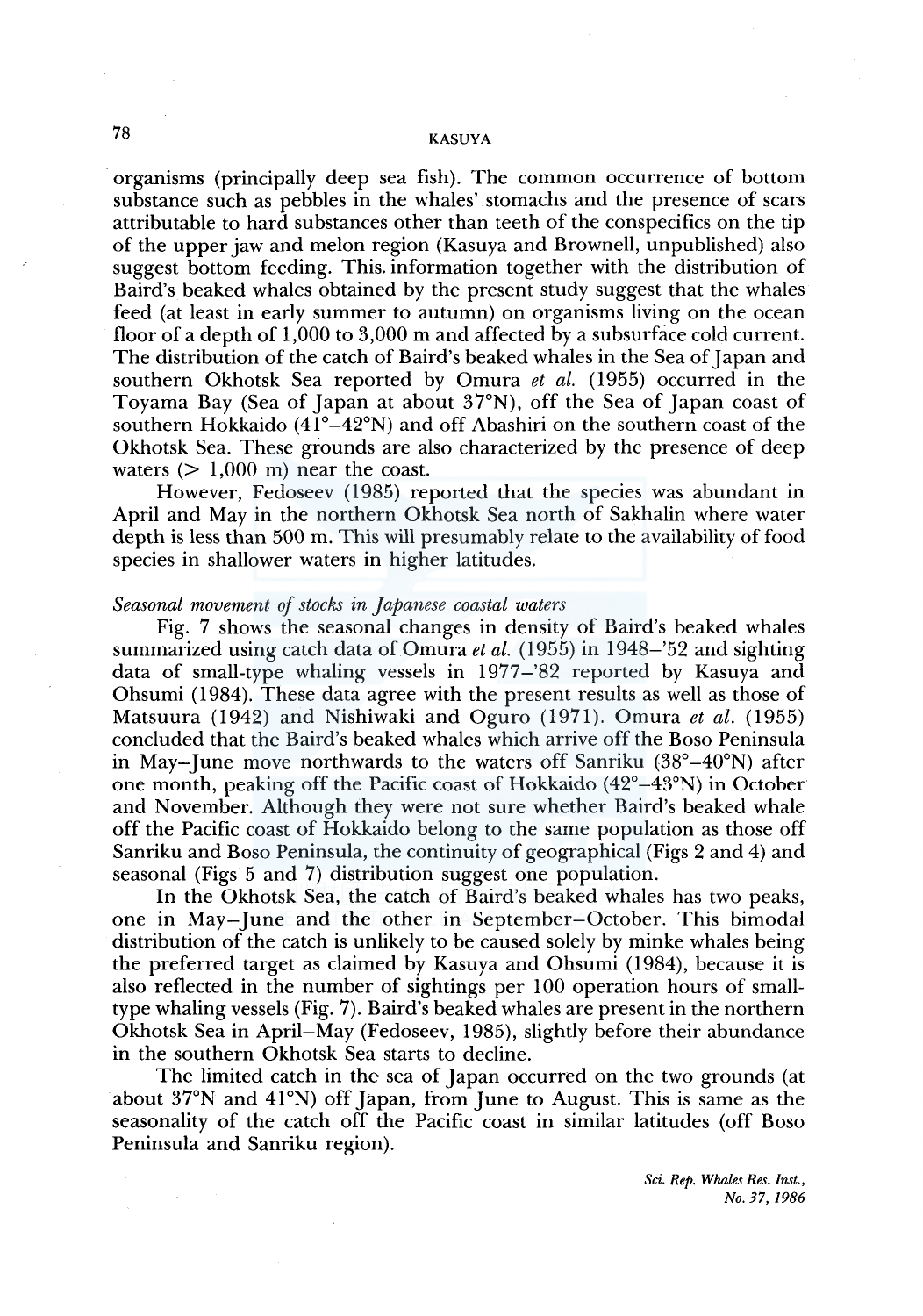

Fig. 7. Seasonal change in density of Baird's beaked whales in the Japanese coastal whaling ground (Sea of Japan, Okhotsk Sea and Pacific coast). The closed circle and solid line indicate the number of whales captured between 1948-1952 (Omura *et al.,* 1955), and the open circle and dotted line number of whales sighted per 100 hours of operation of small-type whaling vessels in 1977-1982 seasons (Kasuya and Ohsumi, 1984). Densities of whales based on less than 200 operation hours have not been indicated.

The seasonal changes in density summarized above could be explained by assuming three populations of Baird's beaked whale; in the Okhotsk Sea, the Sea of Japan, and off the Pacific coast of Japan as proposed by Omura *et al.* (1955), and assuming a seasonal north-south migration within the range of each population. La Perouse and Tatarskiy Straits (between the Sea of Japan and Okhotsk Sea) and Tsugaru Strait (between the eastern Sea of Japan and Pacific Ocean) presumably block migration between the three regions. These straits are less than 200 m deep (the maximum depths of these seas exceed 3,000 m). As Baird's beaked whale is found off the Pacific coast of Japan in the latitude of 33° to 44°N only in the waters between 1,000 and 3,000 m (see above), it is reasonable to assume that these straits will act as barriers between populations.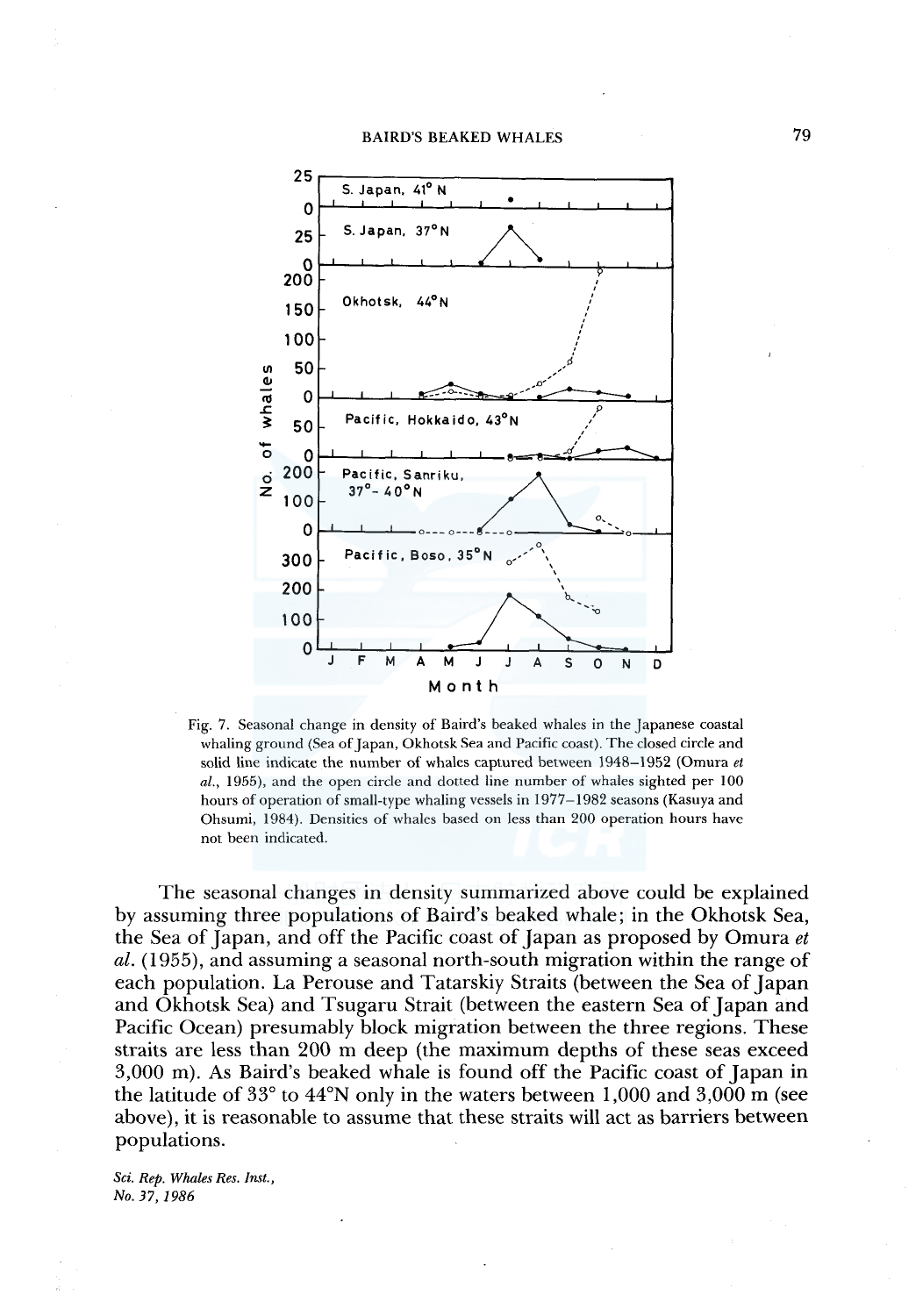However, this does not necessarily mean that the Baird's beaked whales in the Okhotsk Sea do not pass through the Kuril Islands, where there is a strait (at about  $47^{\circ}$ N) exceeding 1,000 m in depth. Sleptsov (1955) reported the occurrence of Baird's beaked whales on the both coast of the Kuril Islands and on the east coast of the Kamchatka Peninsula. Although there are no data on the identity of the stocks in these areas, the likely incomplete isolation or the shorter geological history of isolation between the Okhotsk Sea and the Japanese Pacific coast populations may explain the lack of body length differentiation between the two stocks. According to Omura *et al.* (1955), the whales caught in the Sea of Japan were considerably smaller than those from other areas (modal length 30-32 feet in the Sea of Japan against 34-36 feet in the Okhotsk and Pacific coasts).

## *Behavior of Japanese Pacific coast ''population"*

The available data indicate that the Japanese Pacific coast "population" of the Baird's beaked whale is limited to the waters of the continental slope between the southern tip of Boso Peninsula (about 35°N) and the east coast of Hokkaido at 43°N. This distribution is similar to that of local stocks of the "true-type" population of Dall's porpoise, *Phocoenoides dalli* (True, 1885) in this region (Kasuya, 1978; Kasuya and Shiraga, 1985; Miyazaki, Jones and Beach, 1984), and the short-finned pilot whale, *Globicephala macrorhynchus*  Gray, 1846, (Miyazaki, 1983; Kasuya and Marsh, 1984; Kasuya, unpublished). Presumably, some marine mammals in this relatively cold triangular-shaped area of coastal waters were isolated from the major subarctic North Pacific area by the island of Japan and by the offshore warm Kuroshio Current.

A seasonal northward movement of the Baird's beaked whale concentration along the continental slope is apparent from both catch statistics and sighting records. This phenomenon can be explained without assuming any significant northward movement of individual whales, by assuming offshoreinshore movements of whales which progress from south to north during July-November season. This assumption requires Baird's beaked whales to be distributed in the offshore waters of latitudes where they are known to be absent from the continental slope. This study showed that the whales were very scarce in the offshore area in summer through autumn. Therefore, this explanation seems impossible, and I consider that they migrate from early summer through autumn along the continental slope off the Pacific coast of Japan. However, this does not deny possibility of offshore dispersion of some individuals in autumn to winter season (see below).

Since the surface water temperature starts to decline in September off the Pacific coast of Japan, it is unlikely that the Baird's beaked whales which arrive off the Pacific coast of Hokkaido (presently identified northern limit of this "population") in September continue their northbound migration.

Although the available data are insufficient, due to scarcity of sighting effort and absence of whaling operation in winter to spring seasons, to suggest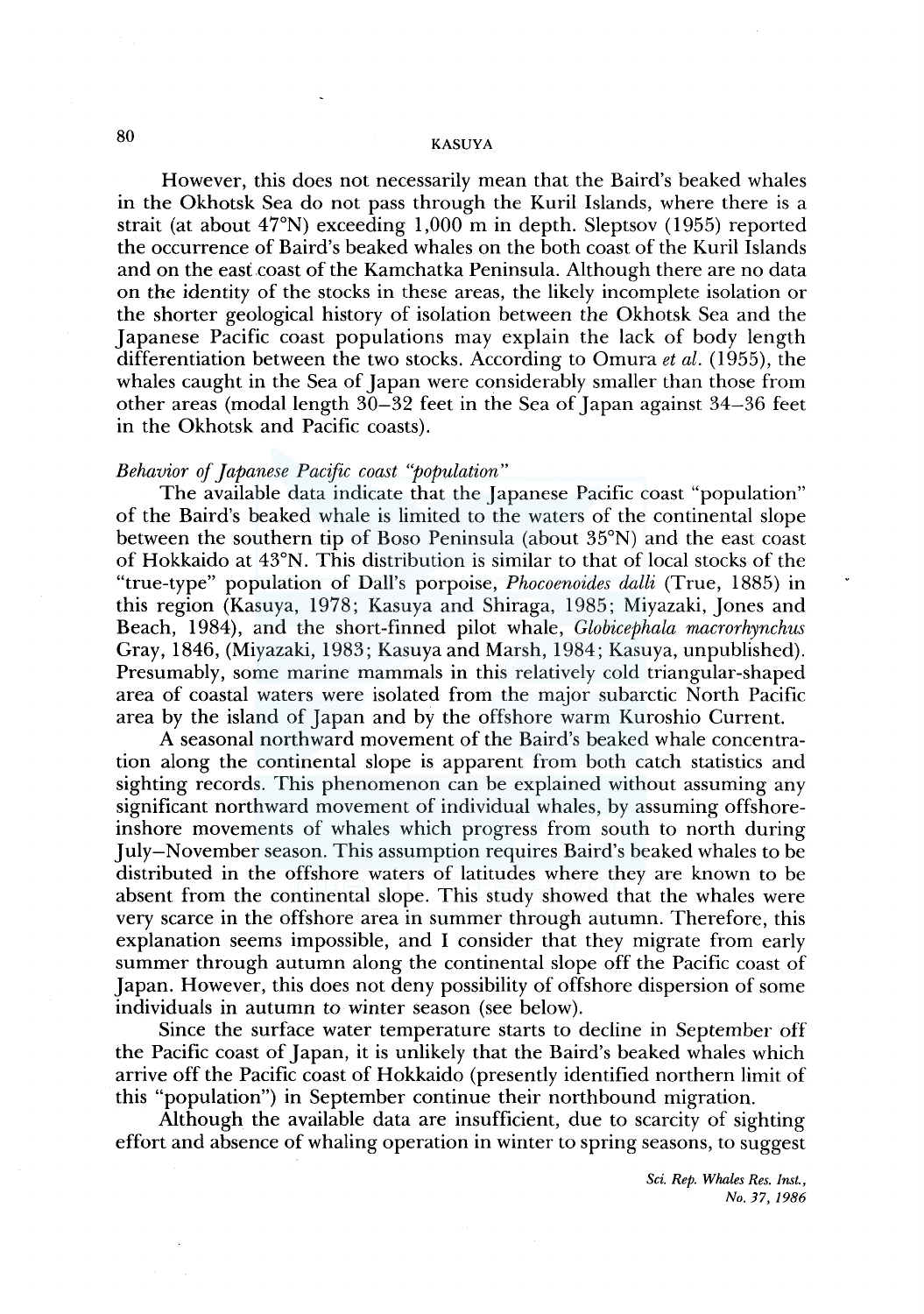where the whales winter after the disappearance from Hokkaido coast in November and till the reappearance off the Boso Peninsula in May. It seems likely that they migrate south and perhaps disperse in offshore waters. The offshore dispersion of the Baird's beaked whales in autumn is suggested by the rapid density decline during the northward migration in August through November (Figs 5 and 7). The magnitude of the density change seems to be too large to be explained on the basis of increased dispersion in the slightly wider  $1,000-3,000$  m deep continental slope in the northern area (Fig. 2).

Omura *et al.* (1955) showed that males predominated in the catch of Baird's beaked whales by Japanese small-type whaling in all of the fishing grounds mentioned above. Using catch statistics off Boso Peninsula, Ohsumi ( 1983) showed that males exceeded females in all of the 21 fishing seasons from 1947 to 1967, and that this changed since 1968 toward the dominance of females which lasted only for several seasons. Ohsumi's statistics showed also that the dominance of males in the catch resumed in 1977 as before 1968. Kasuya (1984), using statistics from 1947 through 1983, showed that the fishing seasons of Baird's beaked whales off Boso Peninsula in late 1950's to early l 970's (especially those for 1959 through 1972 seasons) apparently started earlier (in May) and ended later (in December) than the other seasons, and included months when the distribution of the species in the ground was very scarce. I suspect that the sex ratio may not have changed but that there were serious error in the catch statistics for seasons between presumably due in some degree to inclusion of other species such as sperm whales.

However, the dominance of males in the catch was also found in data collected by biologists. Among 29 Baird's beaked whales caught off the Boso Peninsula (near the southern limit of the population) in 1976 and 1977 seasons, 20 were males (Dr Y. Naito, personal communication), and of the 36 whales caught in the same area in 1985 season 24 were males (Kasuya, Brownell, Mead, Walker and Wada, unpublished). This overall sex ratio (44 males against 19 females) is significantly different from parity (Chi-square test,  $0.01 < p < 0.025$ ). This imbalance of the sex ratio in the catch can occur for two reasons (1) geographical segregation by sex as suggested by Ohsumi ( 1983) or (2) higher catchability of males than females in the same school due to possible difference of ship-avoidance behavior or of position relative to other members of the school. If the first explanation is correct, then the range of the population off the Pacific coast of Japan must extend outside the area confirmed by the present study suggesting that the population is larger than the  $4,220$  (cv = 0.295) individuals estimated by Miyashita (1985b). However, a dominance of males was reported for samples from three "populations" discussed above and those captured at various parts of the range of their distribution, making the first explanation less likely than the latter (behavioural) explanation.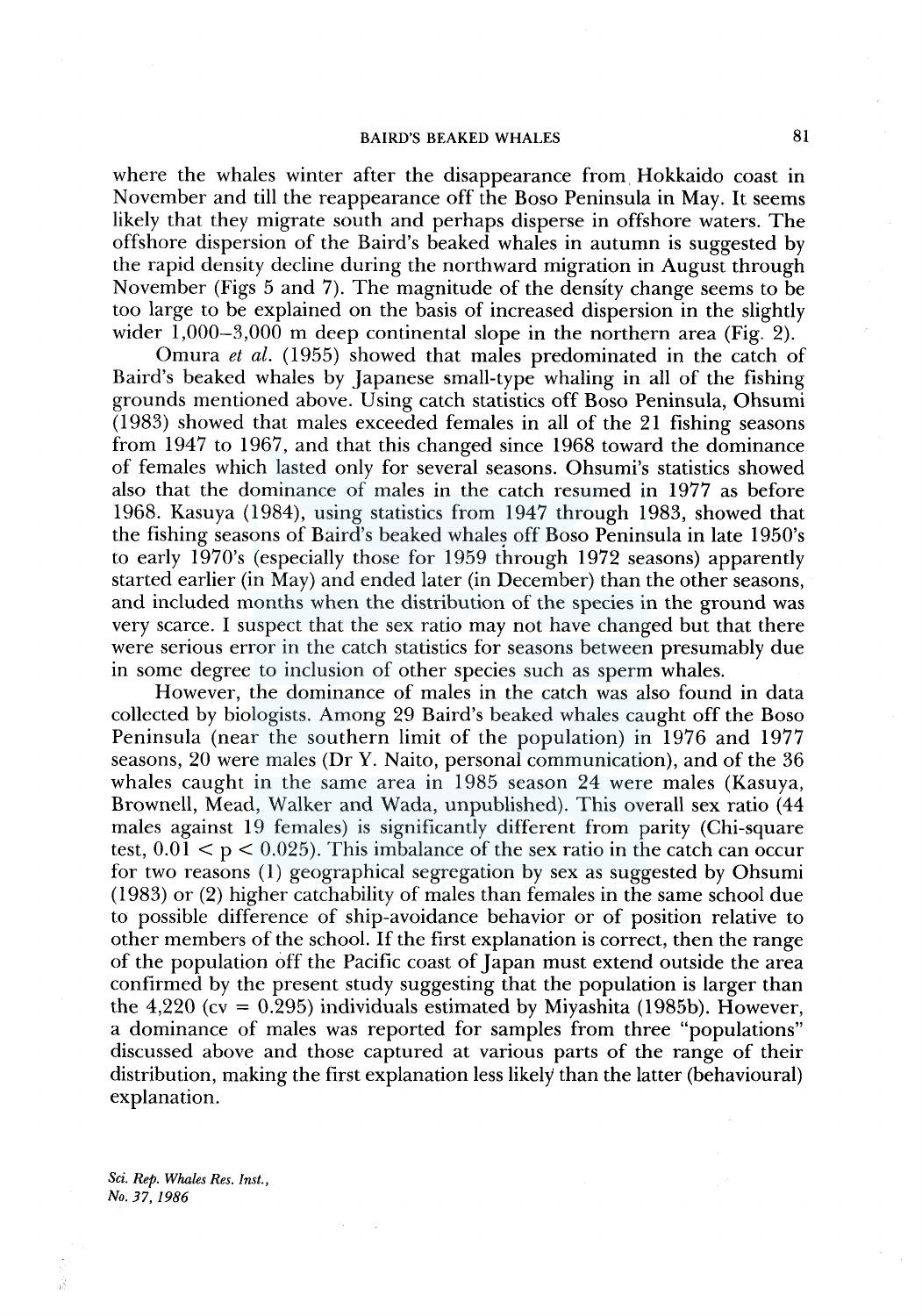## ACKNOWLEDGEMENTS

Fisheries Aviation Co. Ltd (Tokyo) allowed me to analyze their cetacean sighting records. Dr P. Hammond of the Sea Mammal Research Unit (UK) helped me in planning the cruise track line of the *Toshimaru No. 25* in 1984. Dr H. Marsh of the James Cook University of North Queensland (Australia) criticized the manuscript and corrected the English. Captain S. Suzuki of the *Toshimaru No. 25* and his crew cooperated in the present study during the cruise. Mrs Y. Yamamoto and K. Yano assisted in data analysis and drawing.

#### REFERENCES

- BOUCHET, G.C., 1981. Estimation of abundance of Dall's porpoise (Phocoenoides dalli) in the North Pacific Ocean and Bering Sea. *NWAFC Processed Rep.,* 81-1, 25pp.
- BEST, P.B. and D.C. BUTTERWORTH, 1980. Report of the southern hemisphere minke whale assessment cruise. 1978179. *Rep. int. Whal. Commn,* 30: 257-283.

FEDOSEEV, G.A., 1985. Records of whales in ice conditions of the Okhotsk Sea. IWC/SC/O 4, 8pp.

Japan Meteorological Agency, 1984. *The ten-days marine report,* nos 1346 and 1364.

KASUYA, T., 1971. Consideration of distribution and migration of toothed whales off the Pacific coast of Japan based upon aerial sighting record. *Sci. Rep. Whales Res. Inst.,* 23: 37-60.

KASUYA, T., 1978. The life history of Dall's porpoise with special reference to the stock off the Pacific coast of Japan. *Sci. Rep. Whales Res. Inst.,* 30: 1-63.

- KASUYA, T., 1984. Catch and effort data of the Japanese Baird's beaked whale fishery off the Boso Peninsula. IWC/SC/SM 14, 18pp.
- KASUYA, T. and H. MARSH, 1984. Life history and reproductive biology of the short-finned pilot whale, *Globicephala macrorhynchus,* off the Pacific coast of Japan. *Rep. int. Whal. Commn,* (Special Issue 6): 259-310.
- KASUYA, T. and S. SHIRAGA, 1985. Growth of Dall's porpoise in the western North Pacific and suggested geographical growth differentiation. *Sci. Rep. Whales Res. Inst.,* 36: 139-152.
- KAsUYA, T. and S. 0HSUMI, 1984. Further analysis of the Baird's beaked whale stock in the western North Pacific. *Rep. int. Whal. Commn,* 34: 587-595.
- KATO, M., 1983. Abundance survey of Dall's porpoise by Japanese salmon research vessels in the North Pacific Ocean in 1982. *Doc. Submitted to the meeting of the Sci. Sub-comm. of the Ad Hoe Comm. of Marine Mammals, INPFC, Tokyo, 20-25, Feb. 1983.* 44pp.
- LEATHERWOOD, S., R.R. REEVES and L. FosTER, 1983. *The Sierra Club handbook of whales and dolphins.* Sierra Club Books, San Francisco. 302pp.

MATSUURA, Y., 1942. On the northern porpoise whale, *Berardius bairdii* Stejneger, in the adjacent waters of "Bosyu". *]. Zool.* (Tokyo), 54 (12): 466-473. (in Japanese with English summary).

MIYASHITA, T., 1985a. Bryde's whale stock in the western North Pacific estimated using sighting data. IWC/SC/Ba 1, lOpp.

MIYASHITA, T., 1985b. Abundance of Baird's beaked whales off the Pacific coast of Japan and possible bias of estimate. IWC/SC/SM 13, 11pp.

- MIYAZAKI, N., 1983. Pilot whale off Kinkazan Island. *Abst. Autumn Meeting jap. Soc. Sci. Fish.,* p. 55 (in Japanese).
- MIYAZAKI, N., L. L. JONES, and J. R. BEACH, 1984. Some observations on the schools of *dalli-* and *truei-type*  Dall's porpoises in the northwestern Pacific. *Sci. Rep. Whales Res. Inst.,* 35: 93-105.
- NISHIMURA, S., 1970. Recent records of Baird's beaked whale in the Japan Sea. *Puhl. Seto Mar. Biol. Lab.,*  18 (1): 61-68.